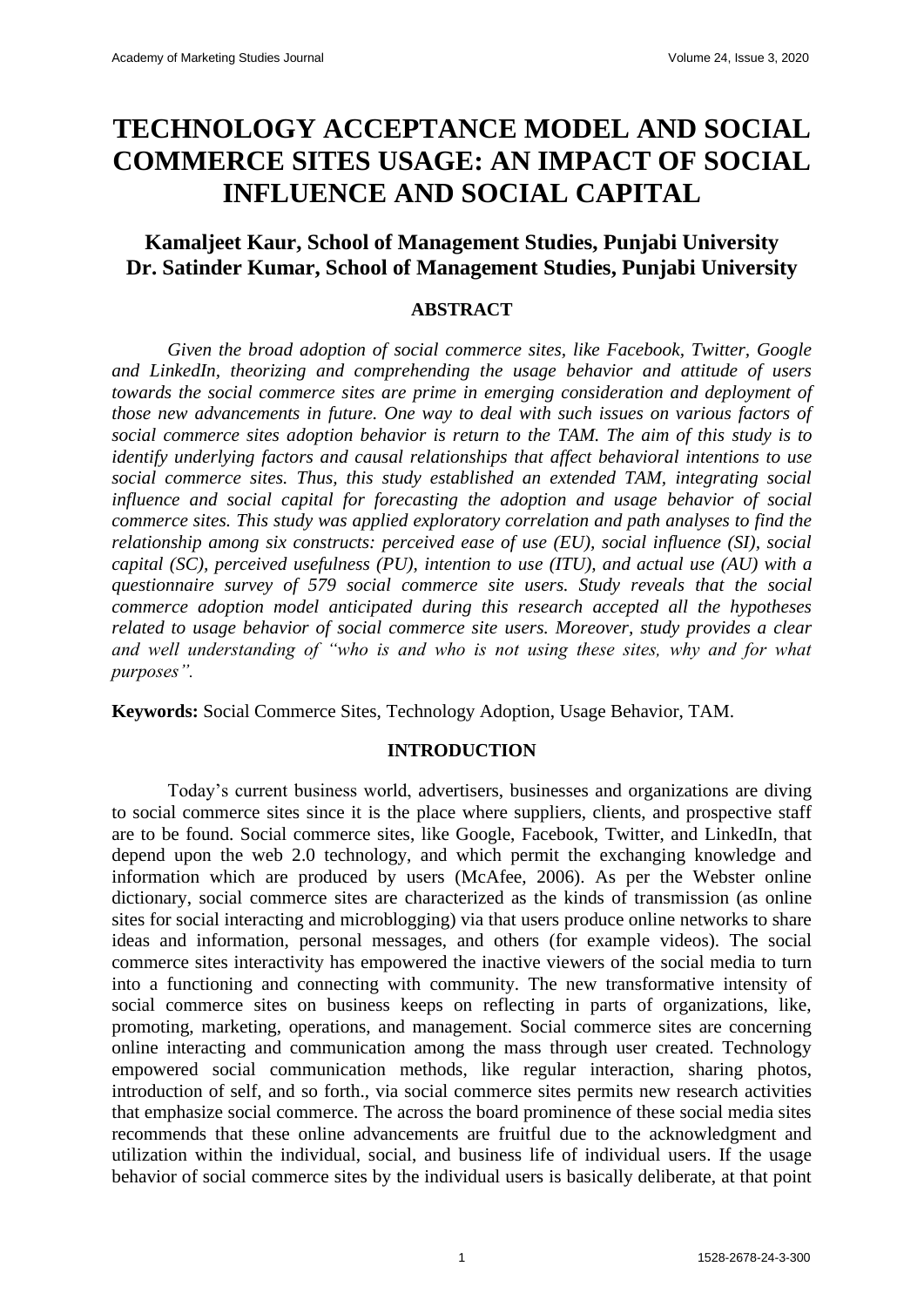the reasons for these behaviors must be established in the individual intentions and purposes. The general purpose behind this research is to begin with, it expects to check the technology acceptance model stated by (Davis, 1986) and assessed in many forms of framework like, communication technologies, software applications, and e-commerce (Koufaris, 2002).

In order to help experts in emerging strategies and scholars who are keen on creating concepts and models associated with online networking, researchers revisit and extend technology acceptance models (Davis, 1986) to elucidate social commerce sites usage behavior among its users. Technology acceptance model has become extremely prevalent as it fulfils the features to predict the information system acceptance and usage among its users. Studies and research advancements created should be re-examined to provide an appropriate knowledge of the general acceptance of social commerce sites by users. An evaluation of research studies on new technology adoption and behavioral intention proposes that the technology acceptance model given by Davis (1986), has appeared as the most important model in this area of study (Le et al., 2003). To achieve the research objective, study retains the important features of the technology acceptance model in present research on social commerce sites.

However, the technology acceptance model firstly presumed that advanced technologies are adopted in the organizations for the benefits of the employees. TAM excluded the actual figure that information systems may be used outside the organizational settings by individual users, and such usage may have an *"entertainment"* element for such users. Further, TAM theory does not include the participation of other users in affecting a person's attitude and usage behavior toward social commerce sites. This can be problematic since many studies related in the context of psychology showed that users' activities are affected by another user's behavior. Likewise, psychological ideas of social impact are established from the presumption that an individual's behavior is strongly affected by the performance of others. In this way, the group of individuals in social commerce sites associated with a user could be a vital element to describe the behavioral intention towards the social commerce sites. In this manner, the objective of this research is to reconsider the technology acceptance model with further factors, like social influence (SI) and social capital (SC).

To explore the new components of the social commerce adoption model established in the present research, researchers collected the data through questionnaires from social commerce site users. In the area of social commerce, very few studies carried out to empirically explain the social commerce adoption behavior. This study is conducted as follows. Initially, we have a tendency to reconsider the TAM model and draw out the further variables associated with studies in electronic commerce which appear to be vital elements of the usage behavior towards social commerce sites. Following, we present the analysis of social commerce sites technique and empirical analysis of social commerce sites of the proposed model.

## **RESEARCH BACKGROUND**

## **Technology Acceptance Model**

Technology acceptance model was developed based on the theory of reasoned action, used to evaluate the individual's acceptance behavior by Davis (1989). He found the most essential factors for framing users' behavior to adopt new technology i.e. perceived ease of use and perceived usefulness and, then, finally describe the actual usage behavior of users towards technology. Perceived ease of use states that a person thinks that using a particular technology or system would be free of effort. Perceived ease of use is a significant factor in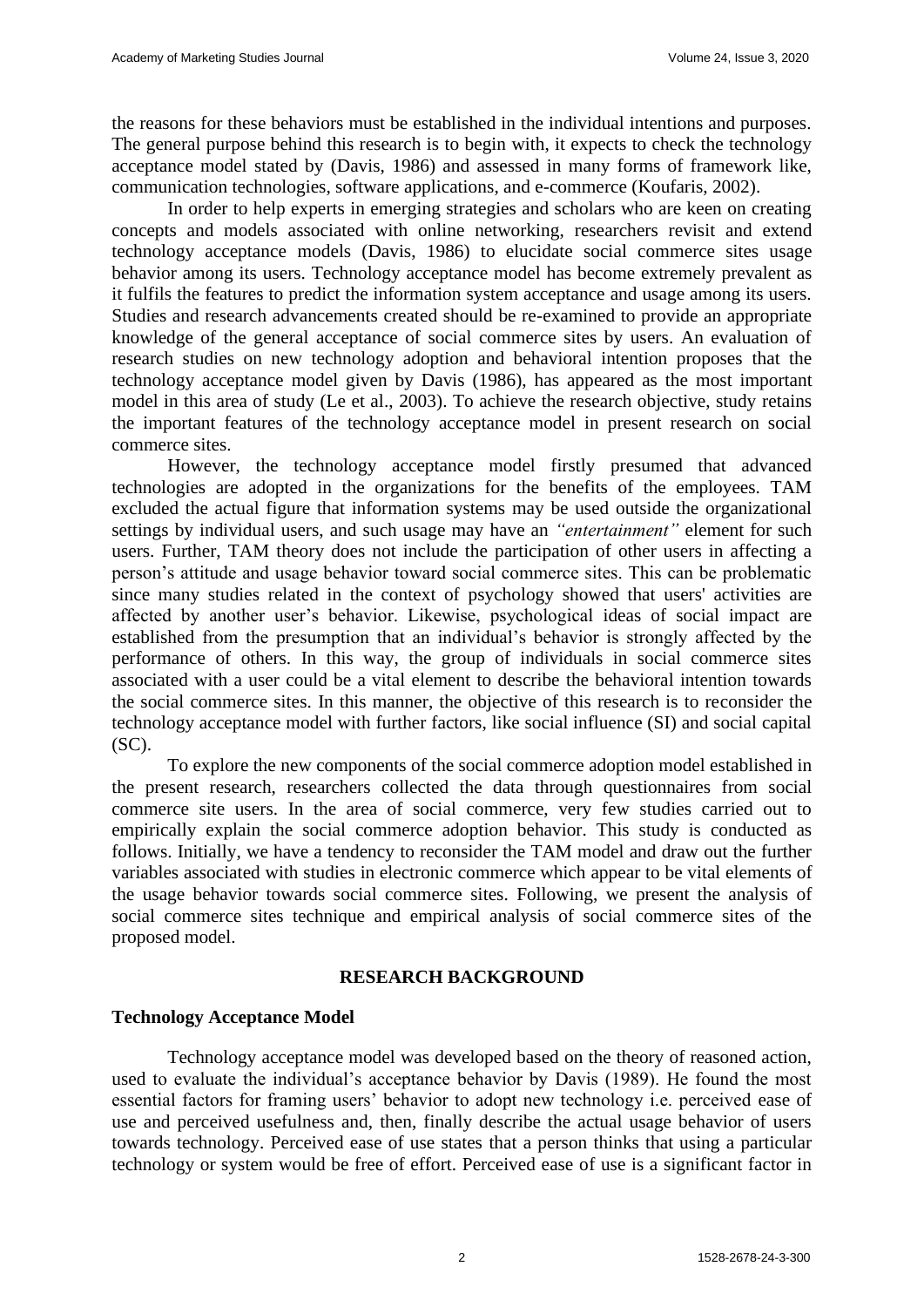technology acceptance model for two purposes. Foremost, perceived ease of use positively affects the user's intention and indirectly through perceived usefulness. Second, users have to beat a primary barrier associated with perceived ease of use to accept and use any type of technology (Davis, 1989). On the other side, perceived usefulness is described as the degree to which an individual believes that using a technology improves his/her efficiency or productivity. TAM recommends that PEOU establishes a substantial effect on PU (Davis,1989).

Figure 1 demonstrates the relationships between main constructs of TAM. It depicts that intention to use is evaluated by perceived ease of use and perceived usefulness. Thus, the TAM shows that intent to use is a significant influence on actual use of the technology. The figure signifies that perceived ease of use directly or indirectly influences attitudes toward technology use through perceived usefulness. Further, the Technology acceptance model posits that the influences of other factors are intervened by perceived usefulness and perceived ease of use.

TAM has been broadly examined via applications, validations, and replications. TAM is known as a robust model, in terms of evaluating the acceptance and utilization of advancement technologies across time, surroundings & people (Venkatesh & Davis, 2000). TAM tries to explain adoption of new technology through a few numbers of variables in the original TAM. Therefore, earlier studies point out that future research requires to include social and human factors to well describe the adoption and usage of technology. Moreover, other constructs which have not been broadly studied are social influence and social capital which influence individuals' behavior towards adoption of new technology. Thus, the present research proposes that social influence and social capital are important factors for the adoption and usage of social commerce sites.



## **FIGURE 1 TECHNOLOGY ACCEPTANCE MODEL, TAM**

#### **Social Influence**

The influence of society, consisting of family members, relatives, friends, mass media etc., also significantly impacts the attitude and behavior intention of social commerce users. The results showed that the social influence has a positive and significant impact on the social commerce users' attitude and behavior intention towards social commerce. It implies that the social commerce user will choose or decide to use social commerce depending on the society in which he/she lives. The family members, friends and peers have influence on the users' decision to use social commerce. These results are consistent with past results drawn by various authors like Choi & Chung (2013) in his study found that social influence is a vital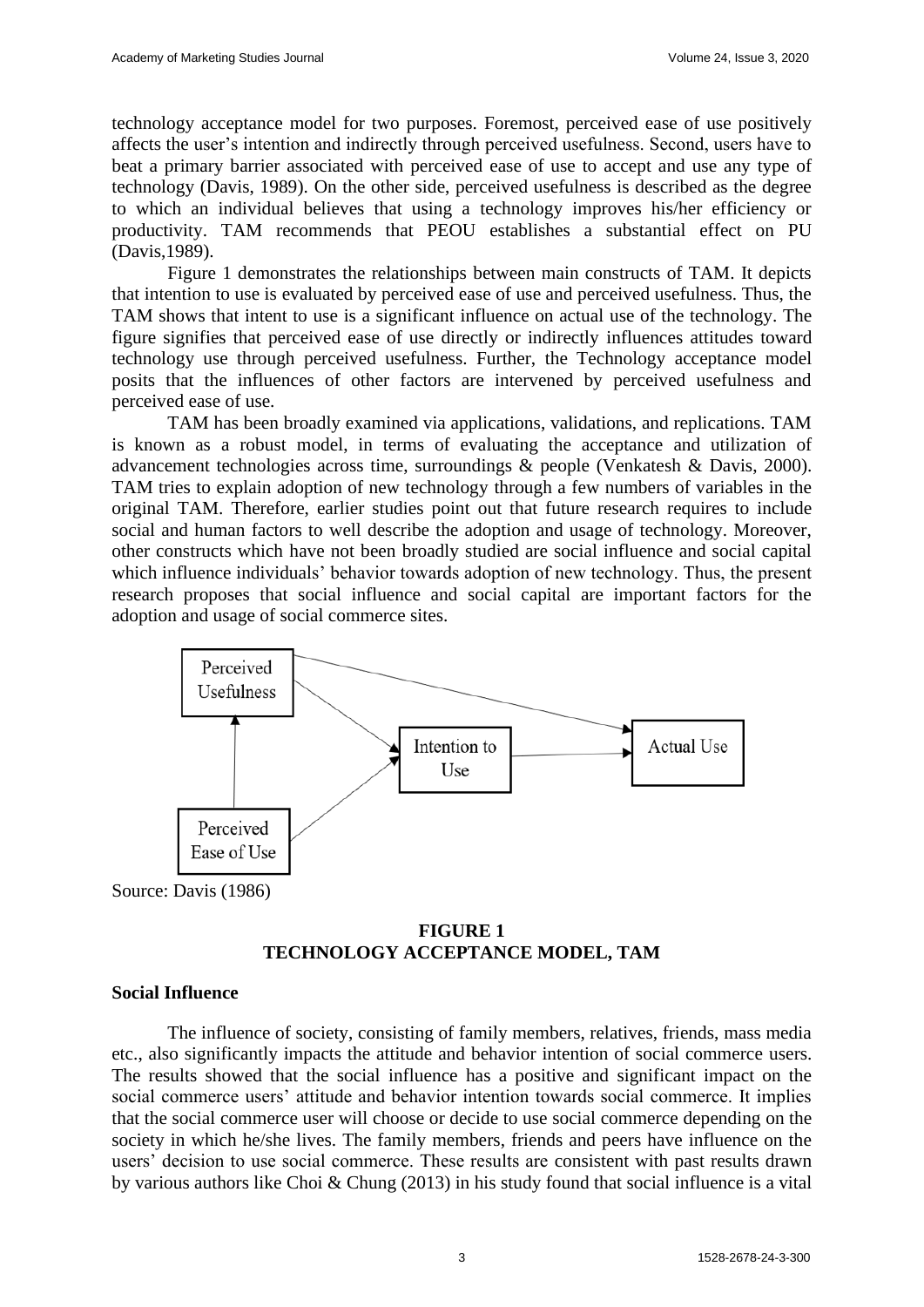factor in predicting social commerce users' attitude towards social commerce. People living around the user and the mass media to which the user is exposed have a huge influence on the users' attitude towards social commerce. Any suggestion or recommendation given by the family or friends might lead to development of a positive or negative attitude towards social commerce. Zhang et al. (2014) also found out that the mass media consisting of television, radio, newspaper, social media etc., which are nowadays a very integral part of every person's influence his/her decision to use social commerce. Haili et al. (2015) in their study found that social influence is one of the important factors which influence the adoption of social commerce. They observed that the youngsters are more inclined to social influence and the setting of social commerce trends. The members are now able to share their experiences with the help of growing strength of the virtual community. The impact on celebrity and opinion leaders through offline/online communication has been seen in the context of social commerce that influence the adoption of social commerce. Koufaris, (2002) in their study found out that social influence has a direct and significant impact on behavior intention towards social commerce. They also revealed the importance of considering social communities as it influences the user's decision power, as the development of the internet and social networks has exposed people to social information, especially information about social groups, friends and celebrities.

## **Social Capital**

## Social capital means

*"Mutual support, bonds of kindness, shared norms, social beliefs, and a sense of common responsibility that individuals can originate value from" (Ellison et al., 2006).* 

Social capital provides benefits to individuals, who can believe in information or knowledge provided by other members related to products and services (Huysman & Wulf, 2004). In a large online environment, there are participants who act as middles, and they connect sub- networks together through providing the efficiency of data and information. These activities provide the facility to share or exchange the updated information and knowledge among members of a group, thus permitting them to work proficiently (Putnam, 2000). The worth of information varies whereas information transfers from one community, where it is treated as normal and ordinary to another group because it is current information and more valuable. Boyd (2008) studied the role of social commerce sites and shows that social commerce sites support individuals to build social capital with higher levels of bridging and bonding. Another study, Ellison et al. (2006) emphasized on teenage users and found that social commerce sites were utilized as a crucial resource to make a person's individuality, meet people, and convey information between different groups. All these previous studies give an idea, social commerce sites can be valuable to help the groups of individuals.

## **RESEARCH QUESTIONS**

The present research was intended to develop TAM with social influence and social capital construct to determine user's adoption and usage of social commerce sites. The direct and indirect impact of each factor were hypothesized and studied (shown in figure 2). Each hypothesis is discussed below.

## **Perceived Ease of Use and Perceived Usefulness**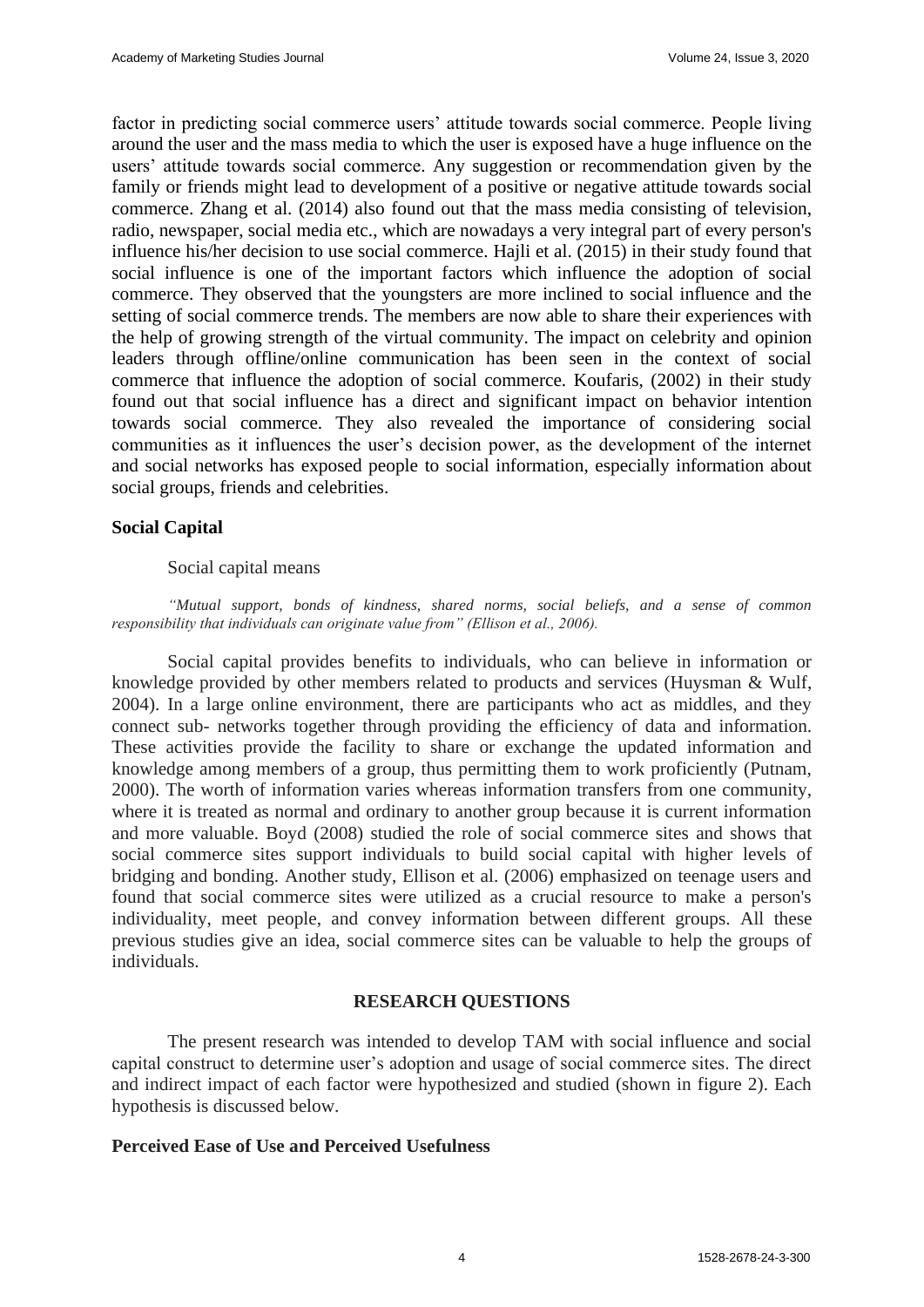Perceived ease of use states the individual's belief for a specified system, which would be easy to use and effortless (Nysveen et al., 2005). Perceived usefulness also refers to an assessment of individuals towards the usefulness offered by the advancement technology. The significant relationship among PEOU and PU has been exposed with empirical support (Zeithmal et al., 2002). Existing TAM based theory states that, the ease to use the new technology, it is considered as more useful. Thus, study propose the following hypothesis:

*H1a: Perceived ease of use of social commerce sites is positively related to perceived usefulness.*

There is a plethora of research studies which describes the positive effect of perceived ease of use on the attitude and behavioral intention. Also, the number of studies in the context of TAM has been validated that there is a positive relationship between perceived usefulness and behavioral intention to use the new technology (Molla & Licker, 2001). In our framework, we identified a positive relationship among perceived usefulness and perceived ease of use and behavioral intention in the context of social commerce sites. Therefore, we hypothesize:

*H1b: Perceived ease of use of social commerce sites is positively related with the intention to use the social commerce sites.*

*H2: Perceived usefulness of social commerce sites is positively related with the intention to use the social commerce sites.*

#### **Social Influence**

Social influence is defined as

*"A person's perception that most people who are important to him or her think he should or should not perform the behavior in question" (Yuen & Ma, 2008).* 

Another study observed that other people who are important to them affect their opinions and behavior towards the usage of social commerce sites (Teo, 2009). Thus, the study proposed hypothesis are as follows:

*H3a: Social influence is positively related to intention to use social commerce sites.*

We also represent that from the other perspective, that the group in which they are involved may be influencing others to use social commerce sites.

*H3b: Social influence is positively related to perceived usefulness of social commerce sites.*

*H3c: Social influence is positively related to perceived ease of use of social commerce sites.*

#### **Social Capital**

Social capital concept contends that the attributes derived through social connections and exchange of information and knowledge, which is fruitful for participants of that particular community (Coleman, 1988). Thus, it was hypothesized, social capital construct has a positive influence on two important constructs (PEOU and PU) of TAM.

*H4a: Social capital is positively related to perceived usefulness of social commerce sites.*

*H4b: Social capital is positively related to perceived ease of use of social commerce sites.*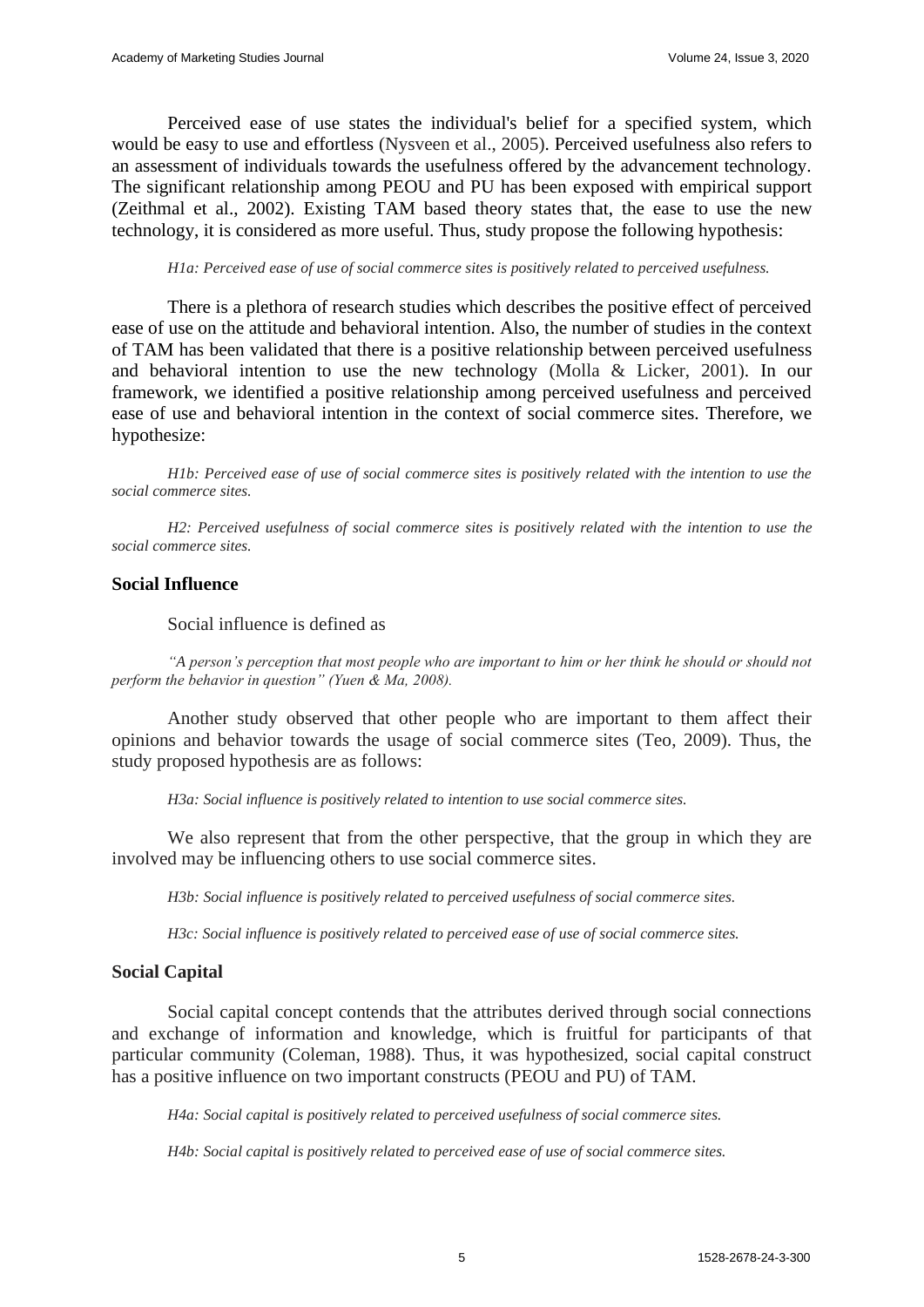#### **Intention to Use**

The perceived benefit and positive behavior toward social commerce sites according to Davis (1989), forecast the intention to use and actual usage behavior towards the new technology. There is empirical research-based studies gathered through a period, which has surveyed the intention-behavior causativeness in the usage of internet technology (Davis et al., 1989). So, conclude that an individual involved in a social-commerce-sites related activities and develop a future intention to use the activity. The future intention leads to further engagement with the social commerce sites depending on the individuals past knowledge and experience. This connection supports the heavy usage of social commerce sites. Based on the TAM, we hypothesize:

#### *H5: Intention to use is positively related to actual use of social commerce sites.*

On the basis of previous studies, in this current research we redesigned the technology acceptance model to constitute our proposed social commerce adoption model (Figure 2).



**FIGURE 2 HYPOTHETICAL MODEL OF THE SOCIAL COMMERCE ADOPTION (TAM)**

#### **Research Methods**

For the purpose of this study, a total of 800 regular students of undergraduate or postgraduate were recruited from business schools of India were invited to take part in this online based survey. And, requested to the participant to fill the questionnaire about their knowledge as consistent utilization of social commerce sites. A total of 612 online questionnaires were filled during the first report. Almost after two weeks an e-mail notice was sent, and received 35 more filled questionnaires. Out of the total 647 filled questionnaires received throughout the two levels of online survey; 68 unfinished questionnaires were removed. The sample size for study was 579. In order to avoid biased participation, no incentive was offered to the respondents for their contribution. The demographics of respondents are shown in Table 1. Three statements were managed precisely questioning participants to express their adoption and usage behaviors towards social commerce sites: (a) *"When did you start using social commerce sites?"* (b) *"How often do you visit your social commerce?"* and (c) *"How many hours do you use your social commerce account every week?"* Among 579 participants, details of each statement were shown in Table 2.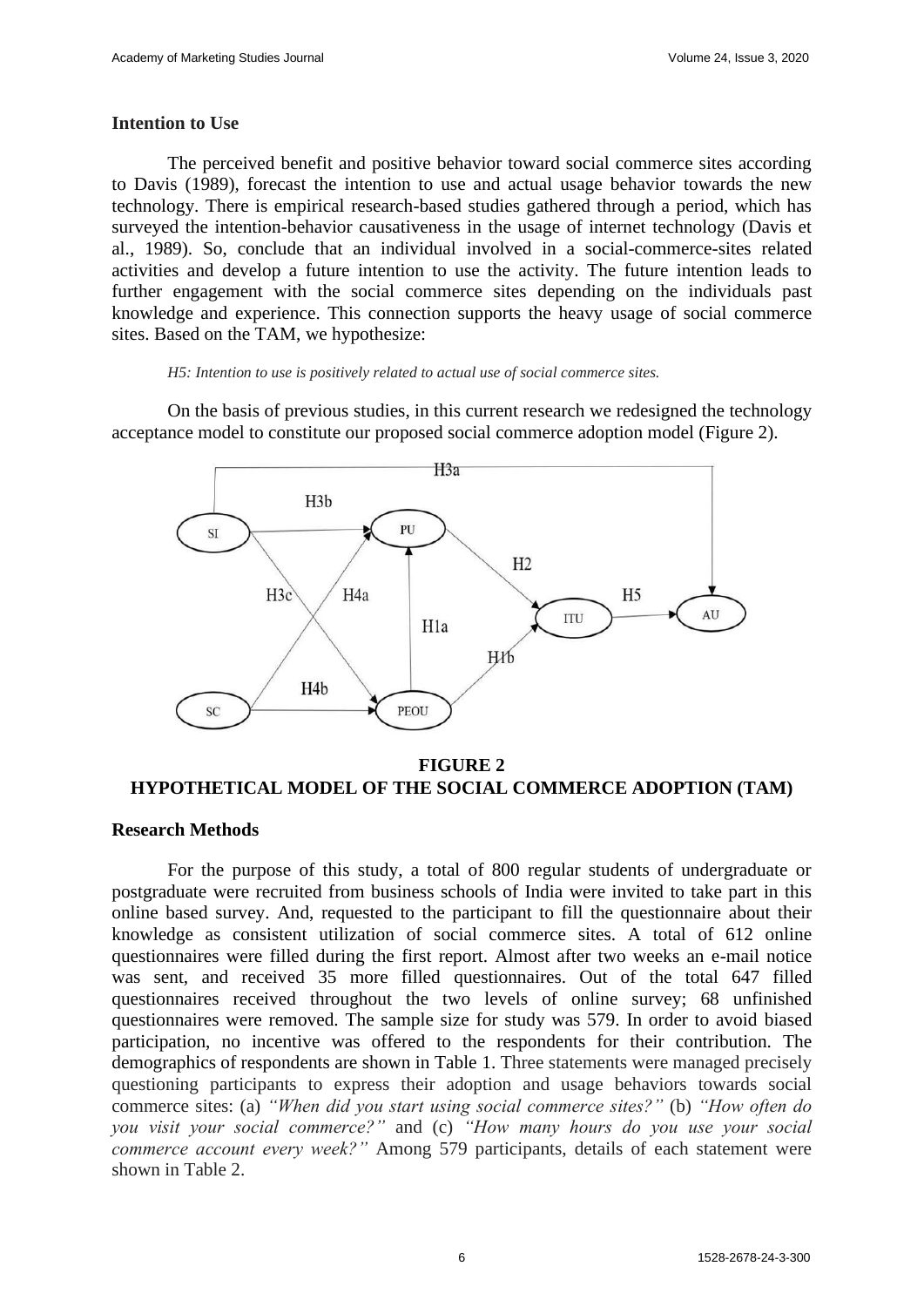| Table 1<br><b>DEMOGRAPHICS</b>        |                |               |  |  |  |  |  |
|---------------------------------------|----------------|---------------|--|--|--|--|--|
| <b>Demographic Variables</b>          |                | $\frac{6}{9}$ |  |  |  |  |  |
| Gender                                | Male           | 60            |  |  |  |  |  |
|                                       | Female         | 40            |  |  |  |  |  |
| Age                                   | 25 or under    | 52            |  |  |  |  |  |
|                                       | $25 - 35$      | 38            |  |  |  |  |  |
|                                       | 35 and above   | 10            |  |  |  |  |  |
| Course                                | Under-Graduate | 58            |  |  |  |  |  |
|                                       | Post-Graduate  | 42            |  |  |  |  |  |
| Number of persons connected on Social | $0 - 100$      |               |  |  |  |  |  |
| <b>Commerce Sites</b>                 | 100-200        | 13            |  |  |  |  |  |
|                                       | 200-400        | 35            |  |  |  |  |  |
|                                       | Above 400      | 45            |  |  |  |  |  |

Note:  $n=579$ 

| Table 2                                                                                                 |     |       |  |  |  |  |  |  |
|---------------------------------------------------------------------------------------------------------|-----|-------|--|--|--|--|--|--|
| SUMMARY OF SOCIAL COMMERCE SITES USAGE BEHAVIOR<br>$\frac{0}{0}$<br><b>Numbers</b><br><b>Statements</b> |     |       |  |  |  |  |  |  |
| When did you join social commerce sites?                                                                |     |       |  |  |  |  |  |  |
| Less than six months ago                                                                                | 43  | 7.43  |  |  |  |  |  |  |
| Six months-one year ago                                                                                 | 57  | 9.84  |  |  |  |  |  |  |
| One-two years ago                                                                                       | 65  | 11.23 |  |  |  |  |  |  |
| Two-three years ago                                                                                     | 167 | 28.84 |  |  |  |  |  |  |
| More than three years ago<br>247<br>42.66                                                               |     |       |  |  |  |  |  |  |
| How frequently do you visit your account on social commerce sites?                                      |     |       |  |  |  |  |  |  |
| Less than a week                                                                                        | 45  | 7.77  |  |  |  |  |  |  |
| A few times a week                                                                                      | 67  | 11.57 |  |  |  |  |  |  |
| One–Five times per day                                                                                  | 276 | 47.67 |  |  |  |  |  |  |
| Six-Ten times per day                                                                                   | 148 | 25.56 |  |  |  |  |  |  |
| More than ten times per day                                                                             | 43  | 7.43  |  |  |  |  |  |  |
| How many hours do you use your social commerce account every week?                                      |     |       |  |  |  |  |  |  |
| 15 min to 30 min                                                                                        | 328 | 56.65 |  |  |  |  |  |  |
| $30 \text{ min}$ to $1 \text{ hr}$                                                                      | 110 | 18.99 |  |  |  |  |  |  |
| $1$ hr to $3$ hr                                                                                        | 70  | 12.09 |  |  |  |  |  |  |
| More than 2 hr                                                                                          | 58  | 10.02 |  |  |  |  |  |  |

#### **Measures**

The constructs of social commerce adoption model given in Figure 2, and formed on the basis of the following process. Firstly, a comprehensive review of literature was accomplished that involved empirical and theoretical research work in the context of technology acceptance model, also additionally in the context of social commerce and potential user of new technology Second, an discussions were conducted with manager of social commerce sites, accountable for the trade account on various sites like; Twitter, Facebook and LinkedIn, and five scholars of business schools who regularly visit social commerce accounts, and one professor who was teaching e-business related subjects in business schools in India, help out in constructing statements. The measures for PEOU, PU, ITU, and AU were adapted from previous studies and various scales from them have checked their reliability and validity (Moore & Benbasat, 1991; Venkatesh & Davis, 1996; Doll & Torkzadeh, 1988). Researchers revised the wording of constructs' variables to reproduce the measurement for social commerce users. The users of social commerce sites were mostly targeted as of the higher level of acceptance of these sites at global level. As per social commerce sites (2019) statistics, the number of social commerce users surpasses. So that, it is relevant to accept that an intended user of social commerce sites would be an appropriate or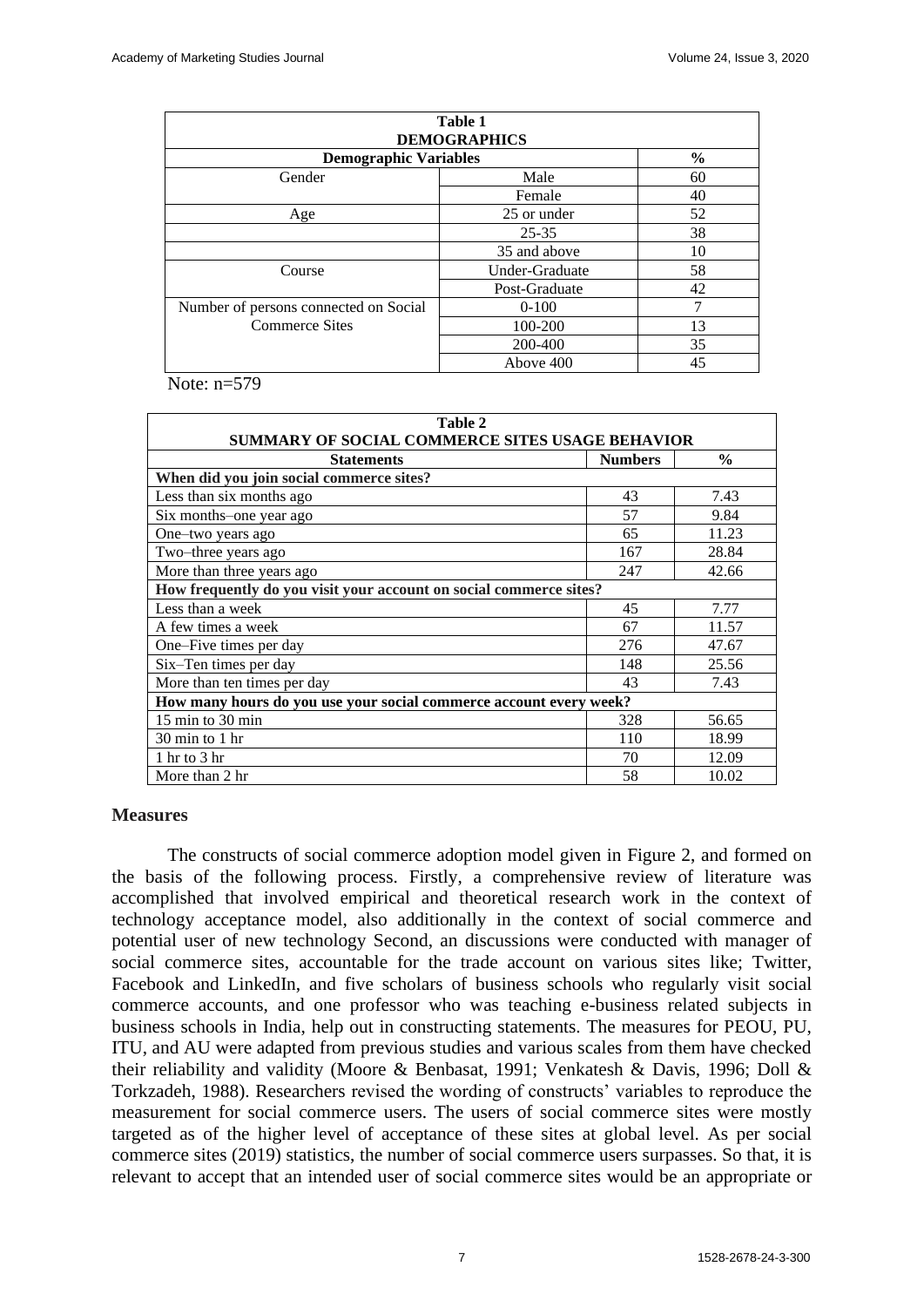typical respondent to respond to the statements mentioned in a survey about the adoption behavior of social commerce sites. The items for social commerce site SI and SC were constructed mainly from recommendations given by the three well knowledgeable users (educators, practitioners, and consistent users) throughout the discussion. The objective of this research was to examine the relationship between intent to use and actual usage behavior towards social commerce sites and also use other four constructs i.e., PEOU, PU, SC and SI. The current study empirically examined the proposed research model. So, the total number of statements 29 were added in the questionnaire. Following, two academicians and three researchers with research knowledge and expertise in marketing and human behavior assessed the variables in a formal pre-test. The initial items were modified and removed for relevance of this study on the basis of their recommendations. Of the finalized 25 statements, PU construct (4 items), PEOU (5 items), SC construct (5 items), SI (5 items), ITU (4 items), and AU (two items). The descriptions of selected variables for this study shown in Table 3. Five- point Likert scale was used to distinguish the responses for each item, where  $1 =$ strongly disagree and 5= strongly agree. Similarly, the study used different measurement scales for demographic items included in the questionnaire.

| Table 3        |                                                |                                                                                                       |  |  |  |
|----------------|------------------------------------------------|-------------------------------------------------------------------------------------------------------|--|--|--|
|                |                                                | <b>MEASURES OF ITEMS</b>                                                                              |  |  |  |
| <b>Factors</b> | <b>Sources of Measured</b><br><b>Variables</b> | <b>Measures</b>                                                                                       |  |  |  |
|                |                                                | SC 1 Social commerce sites make it easier to build                                                    |  |  |  |
|                |                                                | social networking and relationship                                                                    |  |  |  |
|                |                                                | SC_2 Social commerce sites broaden users' social                                                      |  |  |  |
|                |                                                | networking.                                                                                           |  |  |  |
|                |                                                | SC 3 Social commerce sites improve user's efficiency                                                  |  |  |  |
| Social         | Lau & Woods (2009) a                           | in constructing social relationships.                                                                 |  |  |  |
| Capital        | Lee et al. (2003)                              | SC_4 Social commerce sites support the users to build                                                 |  |  |  |
|                |                                                | social bonds more quickly.                                                                            |  |  |  |
|                |                                                | SC_5 User find social commerce sites valuable in                                                      |  |  |  |
|                |                                                | making social connections                                                                             |  |  |  |
|                |                                                | PU_1 Social commerce sites make it easier to search or                                                |  |  |  |
|                |                                                | find any information.                                                                                 |  |  |  |
| Perceived      |                                                | PU 2 Social<br>sites<br>useful<br>commerce<br>in<br>user's                                            |  |  |  |
| Usefulness     | Davis (1989)<br>Lau & Woods (2009)             | information seeking.                                                                                  |  |  |  |
|                |                                                | $\overline{PU_3}$ Using social commerce sites allow users to get                                      |  |  |  |
|                |                                                | re-connected with persons that matter to them.<br>PU_4 Using social commerce sites makes it easier to |  |  |  |
|                |                                                | stay in touch.                                                                                        |  |  |  |
|                |                                                | PEOU_1 Social commerce sites are flexible to interact                                                 |  |  |  |
|                |                                                | and connect with others.                                                                              |  |  |  |
|                |                                                | PEOU_2 Users find it easy or relaxing to get social                                                   |  |  |  |
|                |                                                | commerce sites to do what they want to do.                                                            |  |  |  |
| Perceived      | Yuen & Ma (2008)                               | PEOU_3 It is effort-free to become skilful by using                                                   |  |  |  |
| Ease of        | Venkatesh & Davis (2000)                       | social commerce sites.                                                                                |  |  |  |
| Use            |                                                | PEOU_4 Users find social commerce sites easy to use.                                                  |  |  |  |
|                |                                                | PEOU_5 Dealings with social commerce sites are clear                                                  |  |  |  |
|                |                                                | and understandable                                                                                    |  |  |  |
|                |                                                | SI <sub>1</sub> Other persons think that using social commerce                                        |  |  |  |
|                |                                                | sites is noteworthy to me.                                                                            |  |  |  |
|                |                                                | SI_2 It would not matter to other persons. If I decided                                               |  |  |  |
| Social         |                                                | to despair from social commerce sites.                                                                |  |  |  |
| influence      | Koufaris, (2002)<br>Hajli et al. (2015)        | SI_3 Other people would not be surprised if I<br>disconnected from social commerce sites.             |  |  |  |
|                |                                                |                                                                                                       |  |  |  |
|                |                                                | SI_4 Other people would perhaps make me feel<br>embarrassed if I stopped using social commerce sites. |  |  |  |
|                |                                                |                                                                                                       |  |  |  |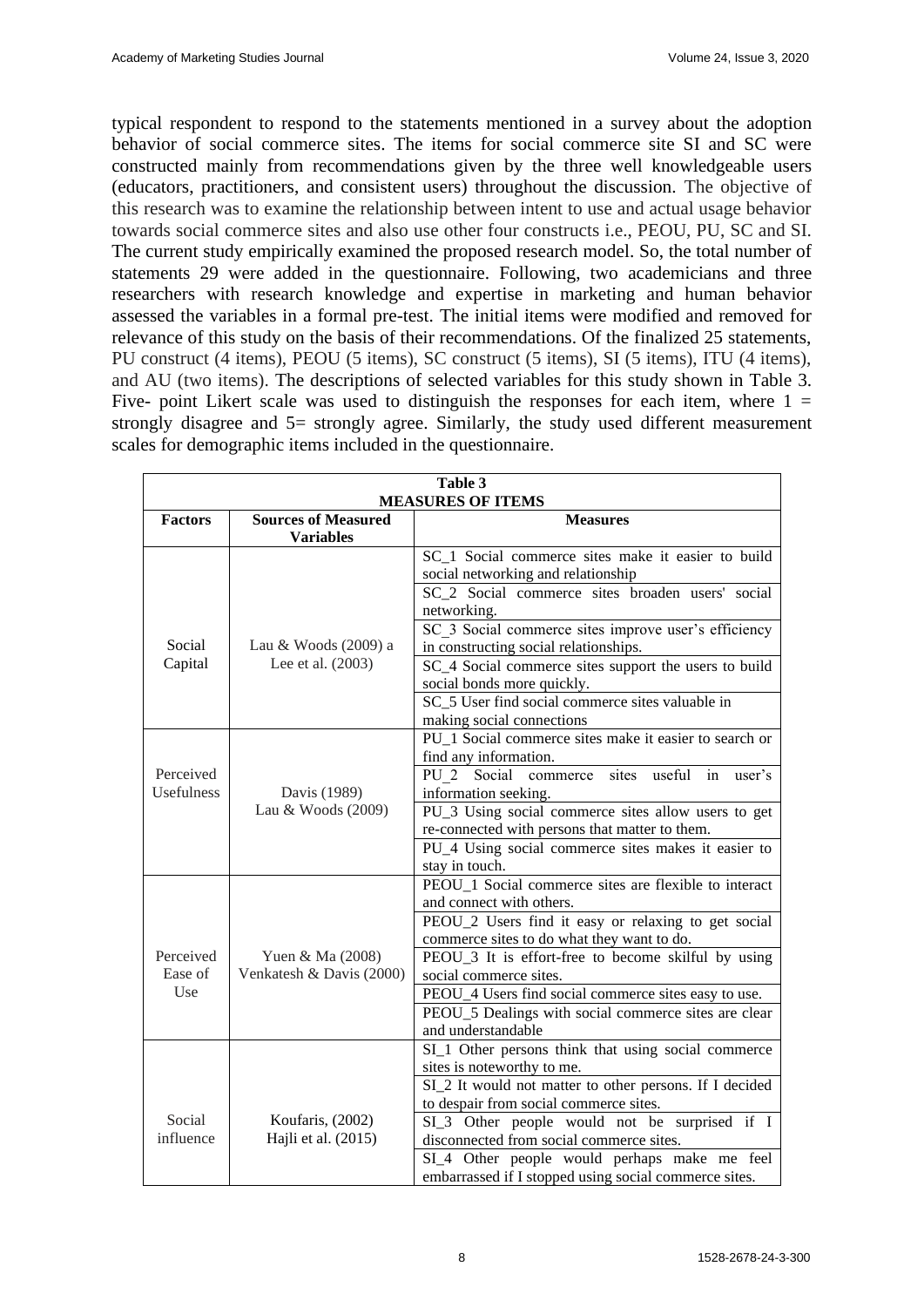|                       |                     | SI_5 Most of the persons that I know, assumed that I<br>will regularly use social commerce sites.                      |
|-----------------------|---------------------|------------------------------------------------------------------------------------------------------------------------|
|                       |                     | IU_1 Users will continuously use social commerce sites<br>in the future.                                               |
| Intent to             | Davis (1989)        | IU_2 Users will continue to increase the usage of social<br>commerce sites.                                            |
| Use                   | Davis et al. (1989) | IU_3 Users purpose to use social commerce sites for<br>communicating with others,                                      |
|                       |                     | IU <sub>_4</sub> Users objective to visit social commerce sites to<br>get reconnected with persons that matter to them |
| Actual Use            | Davis (1989)        | AU_1 How often per week do you visit your social<br>commerce account?                                                  |
| Rauniar et al. (2013) |                     | AU_2 How many hours do you use your social<br>commerce accounts every week?                                            |

Note:  $SC = social capital$ ;  $PU = perceived$  usefulness;  $PEOU = perceived$  ease of use;  $SI = social influence$ :  $IU = intent to use$ .

a. Items were modified based on this reference.

## **Factorial Validity, Reliability, and Discriminant Validity**

First stage of item purification was conducted using exploratory factor analysis with the help of principal component analysis method in SPSS 20. Also, results showed that all items loaded on their intended constructs, and that there was no cross-loading of any variable was found. According to Dillon & Goldstein (1985) that factor loading value of an item should be at least 0.60, all item loadings were found to be above 0.70 of each construct; except for PU1  $(0.60)$ , PU3  $(0.52)$ , SI2  $(0.48)$  and ITU1  $(0.56)$  and all these items were deleted due to eigenvalue less than one and Cronbach alpha of individual statements less than 0.60 as suggested by Hair et al. (2006). The Kaiser-Meyer-Olkin (KMO) is calculated to measure the sampling adequacy which indicates that the sample size is big enough for conducting research or not. The value of KMO should be more than 0.5 and values between 0.5 and 0.7 are considered as mediocre, values between 0.7 and 0.8 are good, values between 0.8 and 0.9 are great values and above 0.9 are superb; which indicates that the sample is adequate for applying factor analysis. Bartlett's test of sphericity defines whether the correlation matrix is an identity matrix or not, which could indicate that the variables are unrelated. The multicollinearity among the variables are checked using Bartlett's test of sphericity. The value derived from Bartlett's test should be less than 0.05 (Field, 2009). The KMO and Bartlett's test values of the objective have been found to be above the defined standard. The KMO value of the sample data is calculated at 0.818 and Bartlett's test is found to be significant (p<0.001), which shows that the data set is appropriate for factor analysis.

The cumulative variance explained by the six extracted factors is 72.31 %, which is considered to be good value for optimum factor analysis results. Only those factors were considered whose Eigenvalue is more than one. Table 4 shows the results of total variance explained, which include the variables extracted, their Eigenvalues, the percentage of variance and cumulative percentage. The results of factor analysis concluded that the present data has six primary dimensions, which explained 72.31% of total variance for s-commerce adoption. The results also show that the percentages of variance explained by each and every factor has been optimized by rotating the extracted sums of squares loadings (Table 5).

| Table 4<br><b>TOTAL VARIANCE EXPLAINED</b> |                                                     |                                          |        |  |  |  |  |
|--------------------------------------------|-----------------------------------------------------|------------------------------------------|--------|--|--|--|--|
| Component                                  |                                                     | <b>Rotation Sums of Squared Loadings</b> |        |  |  |  |  |
|                                            | Cumulative %<br>% of Variance<br><b>EigenValues</b> |                                          |        |  |  |  |  |
|                                            | 4 O9                                                | 16.373                                   | 16.373 |  |  |  |  |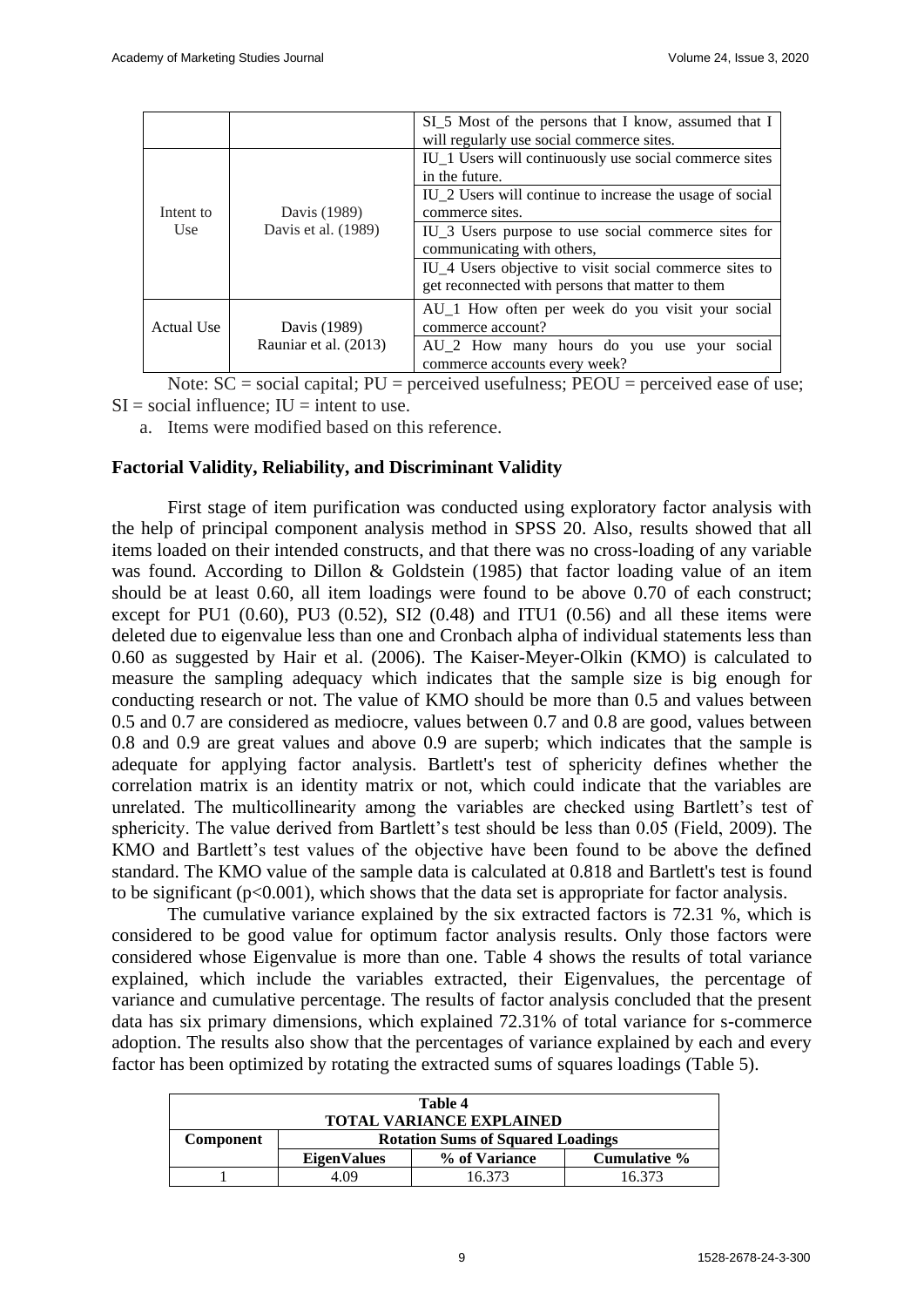| 4.031 | 16.125 | 32.498 |
|-------|--------|--------|
| 3.046 | 12.182 | 44.680 |
| 2.688 | 10.752 | 55.432 |
| 2.422 | 9.688  | 65.120 |
| 797   | 7.189  | 72.308 |

Note: Extraction method: Principal Component Analysis Social Commerce Sites

Reliability is the constancy of the items it uses in a survey questionnaire. Each construct included in a survey has various items that measure the internal consistency. There are various techniques available which evaluate the internal consistency. McLure Wasko & Faraj, (2005) states that in AMOS the standardized value of the composite reliability is more than 0.70, where it should be accepted and interpreted by Cronbach's alpha. Table 6 shows the composite reliability outcomes which represent an acceptable range and also demonstrate the measurement items for each 11 construct has an internal consistency, represented by Cronbach's alpha. Each construct has a value exceeding 0.70, accordingly, it is an acceptable value for this method shown in Table 5. Also, after the pilot study, questionnaire has been reframed to improve the reliability of the survey items. Additionally, to test the reliability of the study built on statements wording and piloting survey of the questionnaire (Bell, 2010). These two kinds of methods to test the reliability confirm that researchers can analyse the data accurately for the study.

Researchers have tested the construct validity through evaluating convergent and discriminant validity. The outcomes of convergent validity are presented in Table 5, where the AVE value of each construct is higher than 0.5 signifying that this research achieved the established standards. Also, checked the discriminant validity of this research, to measure the range of all constructs of the proposed model is dissimilar from other constructs (McLure Wasko & Faraj, 2005). As indicated by the results in Table 6, all AVEs of each construct are more than the threshold limit and validate discriminant validity. One more assessment was made to check the convergent and discriminant validity, through assessing the factor loading value for all items of the factors were above 0.5 as suggested by (McLure Wasko & Faraj, 2005) and result shows that each variable of latent constructs have adequate convergent and discriminant validity. Due to low factor loading four variables have been dropped that helps to get better results from AMOS. The overall results and scale have been checked to make sure the dropped items do not affect the model.

|                  | Table 5                                                         |           |            |      |                                 |   |                  |   |   |
|------------------|-----------------------------------------------------------------|-----------|------------|------|---------------------------------|---|------------------|---|---|
|                  | RELIABILITY AND PRINCIPAL COMPONENT ANALYSIS OF SOCIAL COMMERCE |           |            |      |                                 |   |                  |   |   |
|                  |                                                                 |           |            |      | <b>SITES FOR EACH CONSTRUCT</b> |   |                  |   |   |
| <b>Items</b>     | $\alpha$                                                        | <b>CR</b> | <b>AVE</b> | 1    | $\mathbf{2}$                    | 3 | $\boldsymbol{4}$ | 5 | 6 |
| <b>Perceived</b> | 0.94                                                            | 0.95      | 0.80       |      |                                 |   |                  |   |   |
| social capital   |                                                                 |           |            |      |                                 |   |                  |   |   |
| $SC-1$           |                                                                 |           |            | 0.93 |                                 |   |                  |   |   |
| $SC-2$           |                                                                 |           |            | 0.92 |                                 |   |                  |   |   |
| $SC-3$           |                                                                 |           |            | 0.89 |                                 |   |                  |   |   |
| $SC-5$           |                                                                 |           |            | 0.88 |                                 |   |                  |   |   |
| $SC-6$           |                                                                 |           |            | 0.85 |                                 |   |                  |   |   |
| <b>Social</b>    | 0.93                                                            | 0.95      | 0.78       |      |                                 |   |                  |   |   |
| influence        |                                                                 |           |            |      |                                 |   |                  |   |   |
| $SI-1$           |                                                                 |           |            |      | 0.94                            |   |                  |   |   |
| $SI-2$           |                                                                 |           |            |      | 0.92                            |   |                  |   |   |
| $SI-4$           |                                                                 |           |            |      | 0.87                            |   |                  |   |   |
| $SI-5$           |                                                                 |           |            |      | 0.86                            |   |                  |   |   |
| $SI-6$           |                                                                 |           |            |      | 0.83                            |   |                  |   |   |
| <b>Perceived</b> | 0.84                                                            | 0.88      | 0.58       |      |                                 |   |                  |   |   |
| ease             |                                                                 |           |            |      |                                 |   |                  |   |   |
| of use           |                                                                 |           |            |      |                                 |   |                  |   |   |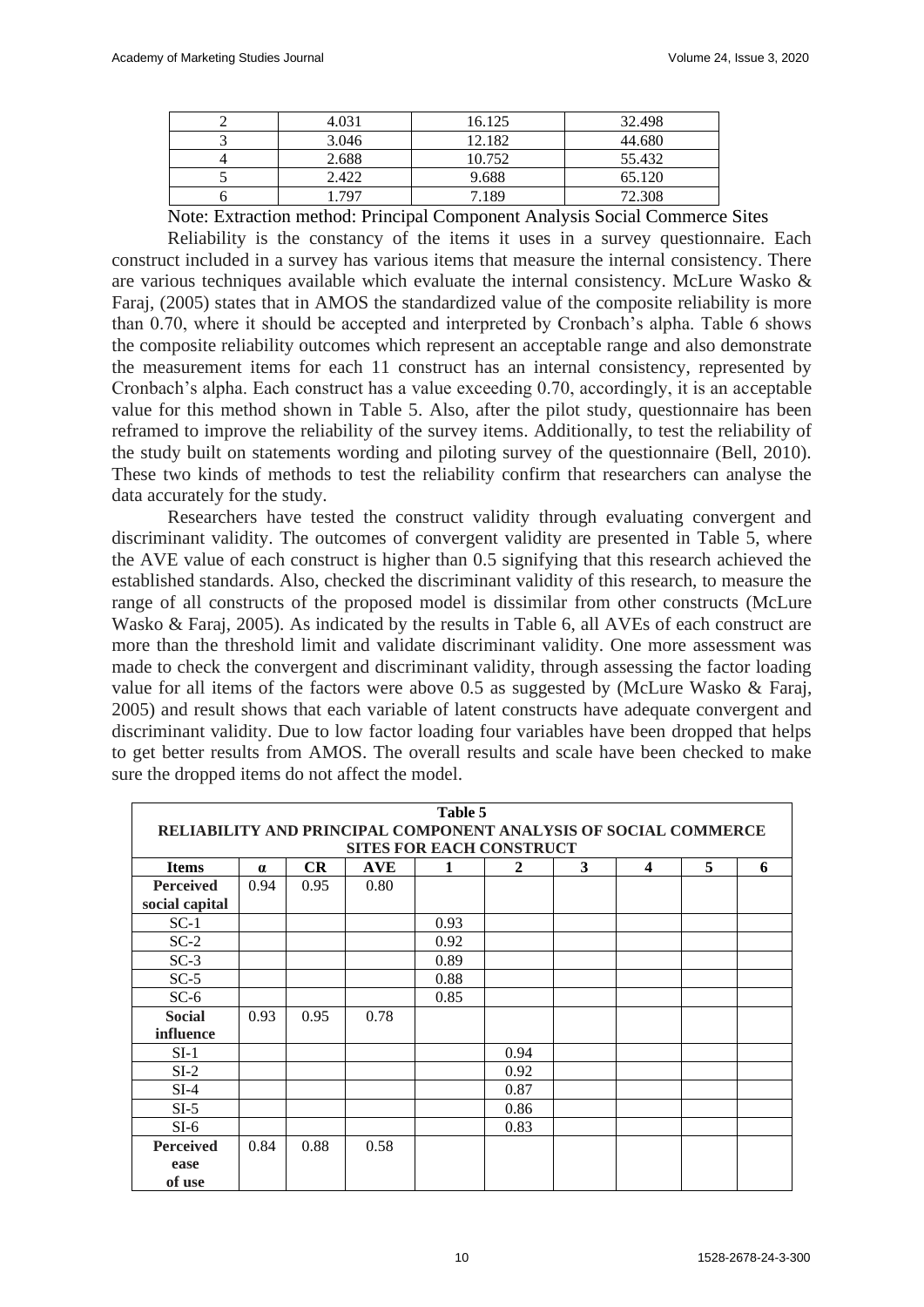| PEOU-1            |      |      |      |  | 0.80 |      |      |      |
|-------------------|------|------|------|--|------|------|------|------|
| PEOU-2            |      |      |      |  | 0.78 |      |      |      |
| PEOU-3            |      |      |      |  | 0.77 |      |      |      |
| PEOU-4            |      |      |      |  | 0.76 |      |      |      |
| PEOU-5            |      |      |      |  | 0.70 |      |      |      |
| <b>Perceived</b>  | 0.83 | 0.87 | 0.62 |  |      |      |      |      |
| <b>Usefulness</b> |      |      |      |  |      |      |      |      |
| $PU-1$            |      |      |      |  |      | 0.83 |      |      |
| $PU-2$            |      |      |      |  |      | 0.80 |      |      |
| $PU-4$            |      |      |      |  |      | 0.77 |      |      |
| $PU-6$            |      |      |      |  |      | 0.76 |      |      |
| Intent to use     | 0.77 | 0.85 | 0.58 |  |      |      |      |      |
| $ITU-1$           |      |      |      |  |      |      | 0.79 |      |
| $ITU-2$           |      |      |      |  |      |      | 0.78 |      |
| $ITU-3$           |      |      |      |  |      |      | 0.75 |      |
| $ITU-4$           |      |      |      |  |      |      | 0.72 |      |
| <b>Actual Use</b> | 0.89 | 0.92 | 0.85 |  |      |      |      |      |
| $AU-1$            |      |      |      |  |      |      |      | 0.93 |
| $AU-2$            |      |      |      |  |      |      |      | 0.92 |

Note: Cronbach Alpha (α), Composite Reliability (CR), Average Variance Extracted (AVE). Extraction Method: Principal Component Analysis of social commerce sites. Rotation Method: Varimax with Kaiser Normalization. a. Rotation converged in 6 iterations.

|                   | Table 6                                                   |                                  |       |       |       |  |  |  |  |
|-------------------|-----------------------------------------------------------|----------------------------------|-------|-------|-------|--|--|--|--|
|                   |                                                           | <b>Factor Correlation Matrix</b> |       |       |       |  |  |  |  |
| <b>Constructs</b> | <b>SC</b><br><b>PEOU</b><br><b>SI</b><br>PU<br><b>ITU</b> |                                  |       |       |       |  |  |  |  |
| <b>SC</b>         |                                                           |                                  |       |       |       |  |  |  |  |
| <b>SI</b>         | 0.483                                                     |                                  |       |       |       |  |  |  |  |
| <b>PEOU</b>       | 0.463                                                     | 0.474                            |       |       |       |  |  |  |  |
| PU                | 0.118                                                     | 0.388                            | 0.427 |       |       |  |  |  |  |
| <b>ITU</b>        | 0.398                                                     | 0.403                            | 0.369 | 0.393 |       |  |  |  |  |
| AU                | 0.473                                                     | 0.477                            | 0.340 | 0.042 | 0.339 |  |  |  |  |

Note: Correlation is significant at the 0.05 level.

The correlation between each factor that is included in the research model was calculated to identify any multicollinearity problem. Spearman's rho correlation analysis of social commerce sites was conducted to examine the relationship between the variables. As per Field (2009), the correlation coefficient value should not be more than 0.80 to avoid multicollinearity. Table 6 shows that the maximum correlation between the factors is 0.483, therefore, there is no problem of multicollinearity.

## **Confirmatory Factor Analysis of social commerce sites: Measurement Model**

CFA is a statistical tool that helps in verifying the factors that have been extracted by using EFA. It is a technique to validate the structure of the set of observed items and checks how well the observed items signifies the number of constructs formed. It helps in hypothesis social commerce sites testing to study the relationship between observed variables and their latent factors. EFA is the initial step to develop the new model or theory and for data reduction. But after EFA, CFA helps in testing validating the existing theory/ model. The measurement model developed using CFA shows that the observed variables were loaded in accordance with the pattern discovered in EFA. Figure 3 represents the six factors measurement model with the correlation relationship measured between the constructs. The result of confirmatory factor analysis social commerce sites includes the significant value of regression coefficient i.e.  $p<0.05$ , the validity results which include convergent and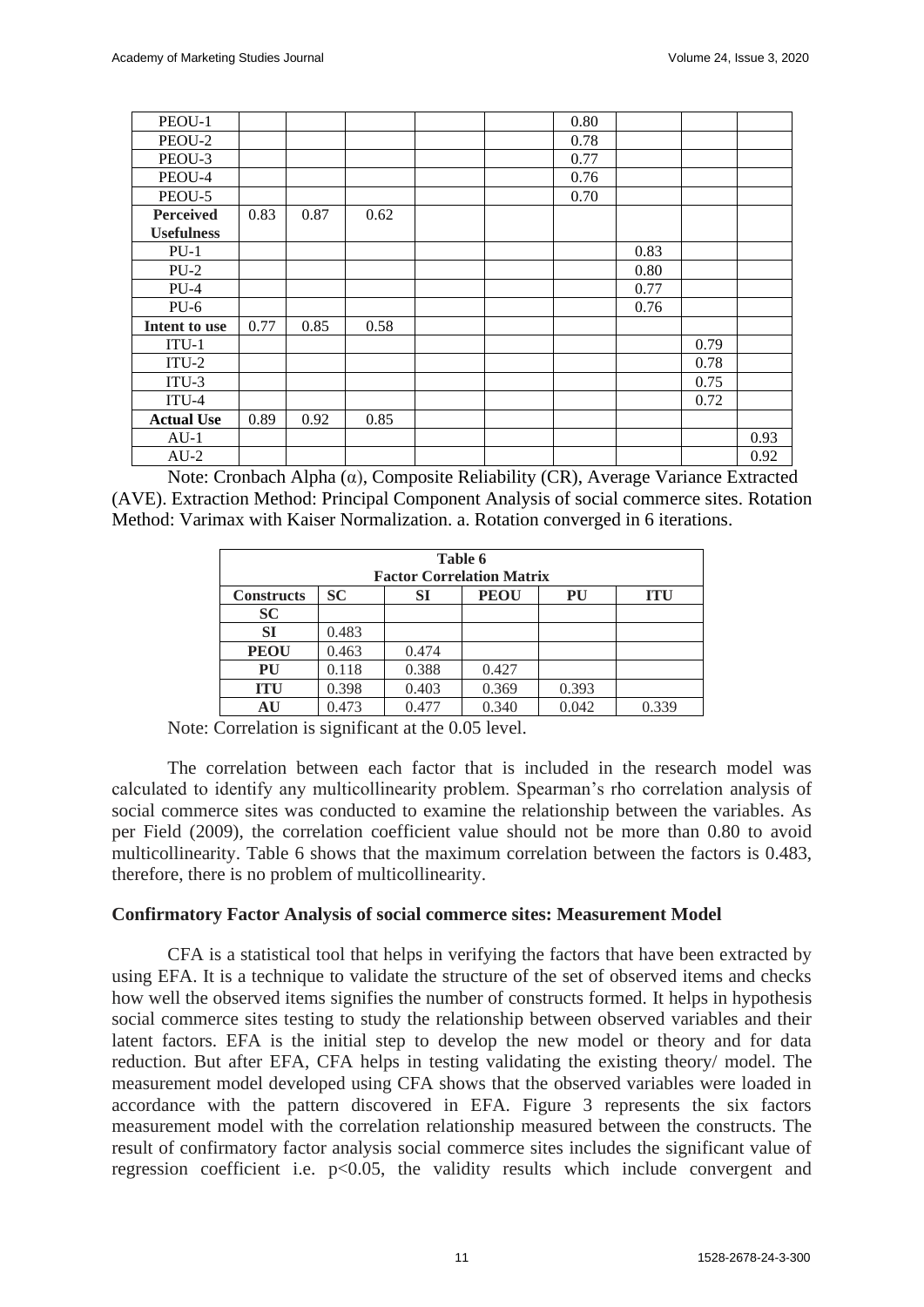discriminant validity and importantly model fit indices. All these results are explained below in detail.



**FIGURE 3 MEASUREMENT MODEL**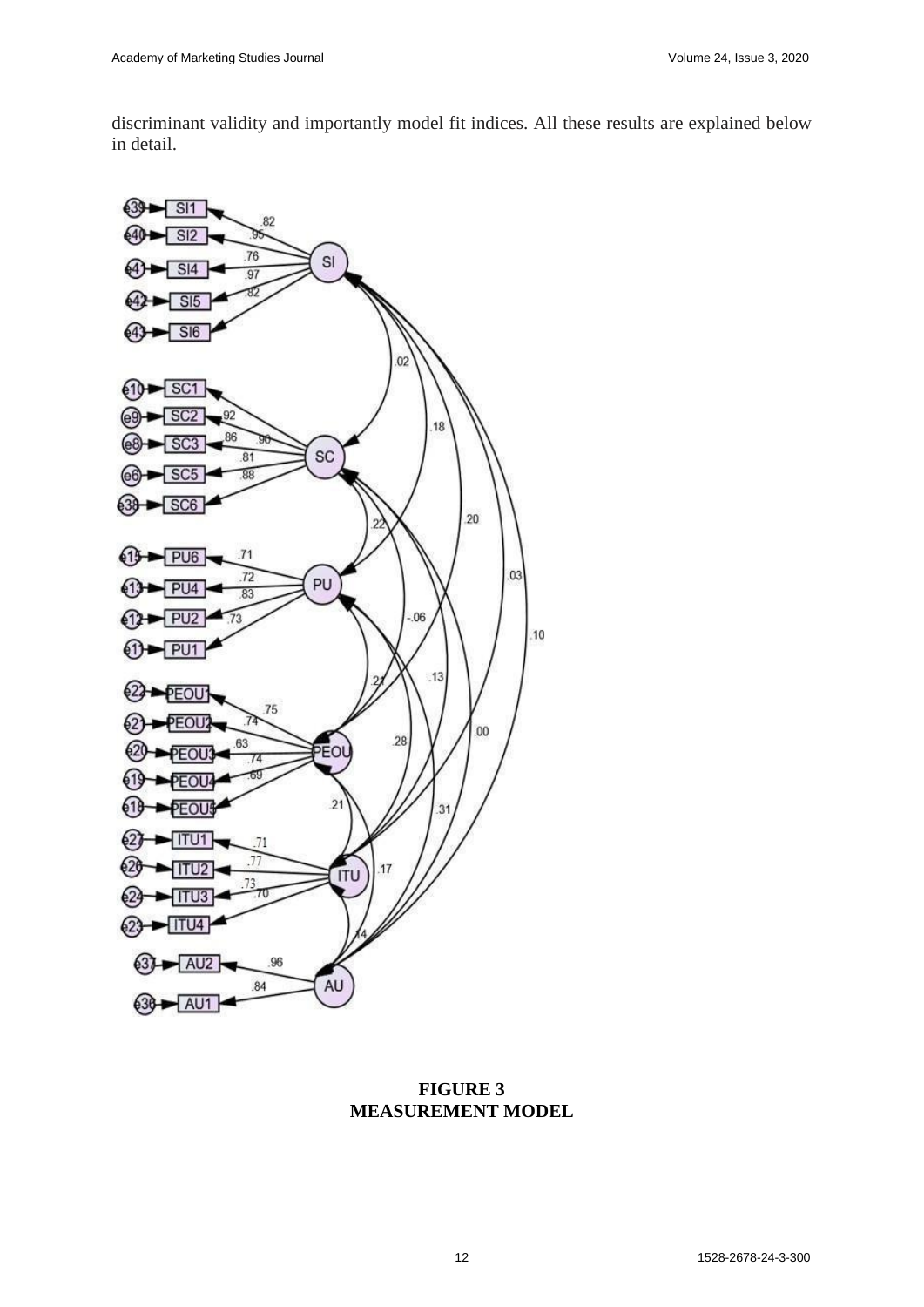## **Validity of the Measurement Model**

After developing the measurement model for the study and checking its significance, it is important to check the validity of the model. In CFA, the most vital validity that needs to be checked is construct validity. Construct validity is defined by Hair et al. (2010) as

*"It is the extent to which a set of measured items actually reflects the theoretical latent construct those items are designed to measure".* 

The construct validity consists of social commerce sites of two parts i.e. convergent validity and discriminant validity. The results of both the validity are shown in Table 7.

The composite reliability (CR) is used to check the internal validity of the measurement model. Cronbach's alpha is the most commonly used indicator for checking the internal consistency of social commerce but some researchers like Joreskog (1971) suggested the composite reliability should be used for checking the internal validity and set the threshold limit of >0.70. The results for the current study model show that the CR value for all the constructs were above the limit of 0.70. The convergent validity refers to

*"The extent to which the items of the specified constructs should converge or share a high proportion of variance in common" (Hair et al, 2010).* 

The convergent validity of the measurement model is tested through analyzing the Composite reliability (CR), Average Variance Extracted (AVE) and Maximum Reliability (H). The results of the model indicate that all CR values of all constructs are above the limit of 0.70 and the values of AVE of all the constructs are above the acceptable limit of 0.50 (Fornell & Larcker, 1981). The other condition is that the CR values of all the constructs should be greater than the AVERAGE value of the respective construct i.e. CR>AVE that is fulfilled in the current model (Hair et al., 2010). The maximum reliability (H) of all the constructs were greater than the 0.60, which indicates that the results are significant for the study. So, the criteria for the convergent validity are met and found to be significant.

Discriminant validity refers to the extent to which one construct is truly different from another construct.

*"When the construct is unique and it explains some phenomenon which other measures do not then the discriminant validity exists" (Hair et al., 2010).* 

The discriminant validity is checked by comparing the AVE values with the maximum shared value (MSV) and average shared value (ASV). The AVE of two constructs are compared with the square of correlation estimate between these two constructs. The AVE estimates should be greater than the squared correlation estimates (Hair et al, 2010).

*"The latent construct should explain more of the variance in its measurement items than the variance it shares with other constructs to get the optimum discriminant validity" (Hair et al, 2010).* 

There are two conditions of discriminant validity which should be met to make the model valid i.e. AVE>MSV and AVE>ASV. For the current study, the results of the measurement model Table 8 show that all the values of AVE were greater than the values of MSV and ASV. This indicates that the measurement model is valid for further model testing.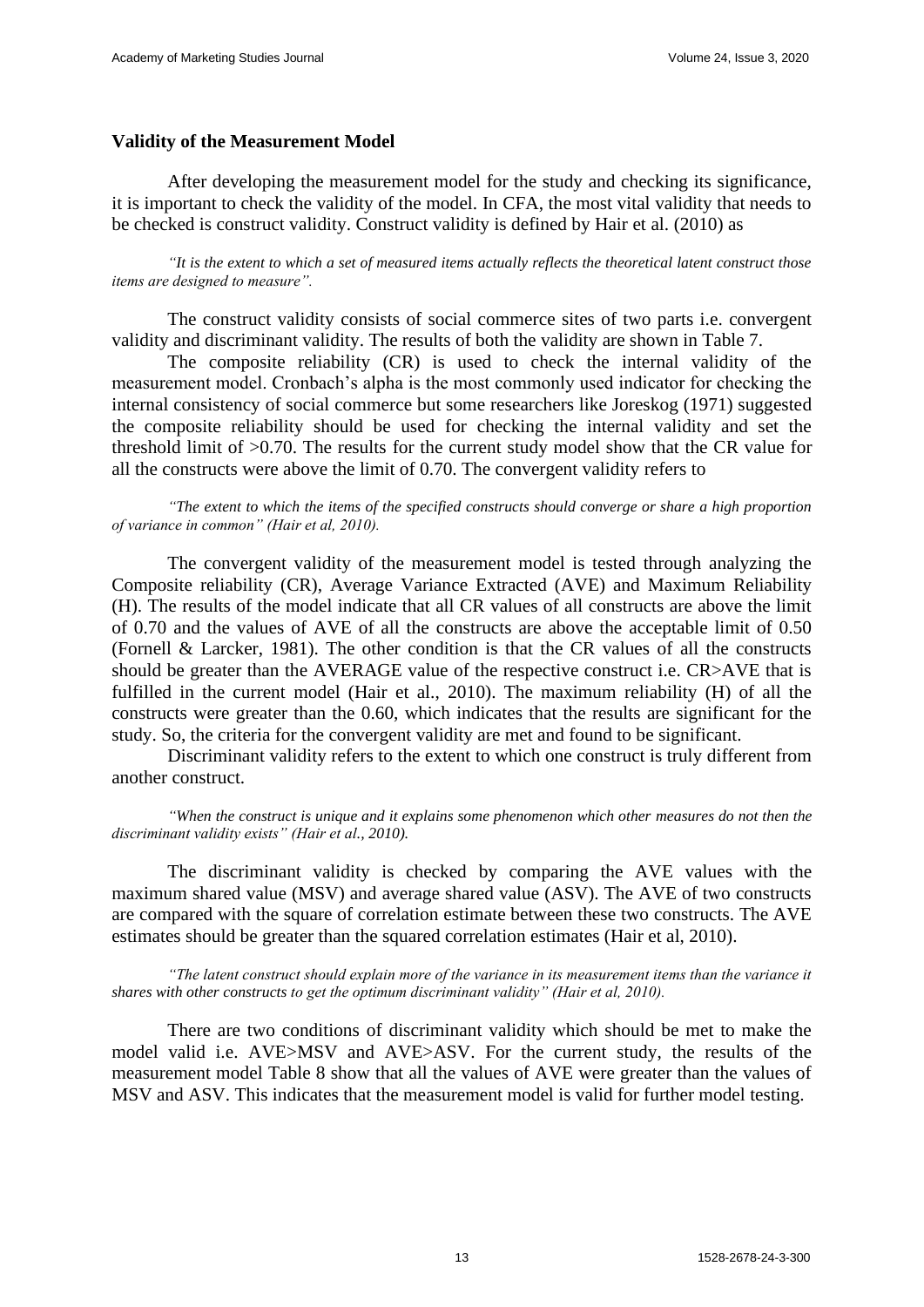|             | Table 7<br><b>MODEL VALIDITY MEASURES</b> |            |            |            |         |         |      |      |             |            |      |
|-------------|-------------------------------------------|------------|------------|------------|---------|---------|------|------|-------------|------------|------|
|             | CR                                        | <b>AVE</b> | <b>MSV</b> | <b>ASV</b> | MaxR(H) | SC      | SI   | PU   | <b>PEOU</b> | <b>ITU</b> | AU   |
| <b>SC</b>   | 0.94                                      | 0.77       | 0.05       | 0.02       | 0.95    | 0.88    |      |      |             |            |      |
| <b>SI</b>   | 0.93                                      | 0.75       | 0.04       | 0.02       | 0.97    | 0.03    | 0.87 |      |             |            |      |
| PU          | 0.84                                      | 0.56       | 0.10       | 0.06       | 0.85    | 0.22    | 0.18 | 0.75 |             |            |      |
| <b>PEOU</b> | 0.83                                      | 0.51       | 0.04       | 0.03       | 0.84    | $-0.06$ | 0.20 | 0.21 | 0.71        |            |      |
| <b>ITU</b>  | 0.82                                      | 0.53       | 0.08       | 0.03       | 0.83    | 0.13    | 0.03 | 0.28 | 0.23        | 0.73       |      |
| AU          | 0.90                                      | 0.81       | 0.10       | 0.04       | 0.93    | 0.00    | 0.10 | 0.31 | 0.17        | 0.15       | 0.90 |

Notes: CR, composite reliability; AVE, average variance extracted; MSV, maximum shared value; AVS, average shared value.

Numbers on the diagonal (in boldface) are square roots of AVE. Other numbers (in italic) are the values of correlation.

| <b>Table 8</b>                                                                         |                                                          |      |      |      |      |      |      |
|----------------------------------------------------------------------------------------|----------------------------------------------------------|------|------|------|------|------|------|
| STANDARDIZED REGRESSION WEIGHTS AND T- VALUE OF THE FINAL<br>STRUCTURAL EQUATION MODEL |                                                          |      |      |      |      |      |      |
| <b>Items</b>                                                                           | 5<br>$\overline{2}$<br>3<br>t-value<br>$\mathbf{1}$<br>4 |      |      |      |      |      | 6    |
| <b>Social Capital</b>                                                                  |                                                          |      |      |      |      |      |      |
| $SC-1$                                                                                 | 27.92                                                    | 0.92 |      |      |      |      |      |
| $SC-2$                                                                                 | 24.96                                                    | 0.86 |      |      |      |      |      |
| $SC-3$                                                                                 | 27.08                                                    | 0.90 |      |      |      |      |      |
| $SC-5$                                                                                 |                                                          | 0.81 |      |      |      |      |      |
| $SC-6$                                                                                 | 25.86                                                    | 0.88 |      |      |      |      |      |
| <b>Social influence</b>                                                                |                                                          |      |      |      |      |      |      |
| $SI-1$                                                                                 | 30.82                                                    |      | 0.82 |      |      |      |      |
| $SI-2$                                                                                 |                                                          |      | 0.95 |      |      |      |      |
| $SI-4$                                                                                 | 25.95                                                    |      | 0.76 |      |      |      |      |
| $SI-5$                                                                                 | 55.10                                                    |      | 0.97 |      |      |      |      |
| $SI-6$                                                                                 | 30.46                                                    |      | 0.82 |      |      |      |      |
| <b>Perceived ease</b>                                                                  |                                                          |      |      |      |      |      |      |
| of use                                                                                 |                                                          |      |      |      |      |      |      |
| PEOU-1                                                                                 | 15.28                                                    |      |      | 0.75 |      |      |      |
| PEOU-2                                                                                 | 15.15                                                    |      |      | 0.74 |      |      |      |
| PEOU-3                                                                                 | 13.21                                                    |      |      | 0.63 |      |      |      |
| PEOU-4                                                                                 | 15.17                                                    |      |      | 0.74 |      |      |      |
| PEOU-5                                                                                 |                                                          |      |      | 0.69 |      |      |      |
| <b>Perceived</b>                                                                       |                                                          |      |      |      |      |      |      |
| <b>Usefulness</b>                                                                      |                                                          |      |      |      |      |      |      |
| $PU-1$                                                                                 |                                                          |      |      |      | 0.72 |      |      |
| $PU-2$                                                                                 | 17.28                                                    |      |      |      | 0.84 |      |      |
| $PU-4$                                                                                 | 15.56                                                    |      |      |      | 0.72 |      |      |
| $PU-6$                                                                                 | 15.25                                                    |      |      |      | 0.70 |      |      |
| Intent to use                                                                          |                                                          |      |      |      |      |      |      |
| $ITU-1$                                                                                |                                                          |      |      |      |      | 0.71 |      |
| $ITU-2$                                                                                | 13.24                                                    |      |      |      |      | 0.77 |      |
| $ITU-3$                                                                                | 12.80                                                    |      |      |      |      | 0.73 |      |
| $ITU-4$                                                                                | 12.30                                                    |      |      |      |      | 0.70 |      |
| <b>Actual Use</b>                                                                      |                                                          |      |      |      |      |      |      |
| $AU-1$                                                                                 |                                                          |      |      |      |      |      | 0.92 |
| $AU-2$                                                                                 | 6.46                                                     |      |      |      |      |      | 0.88 |
| Notes: PEOU = Perceived Ease of Use; PU = Perceived Usefulness; IU = Intent to Use;    |                                                          |      |      |      |      |      |      |
| $SI = Social influence$ ; $SC = Social Capital$ ; $AU = Actual$ Use                    |                                                          |      |      |      |      |      |      |

One more way to measure the discriminant and convergent validity of observed indicators by calculating standardized regression weights. As shown in Table 8 the standardized regression weights for all constructs has more than 0.60, an acceptable value and approves that the observed variables have sufficient convergent and discriminant validity.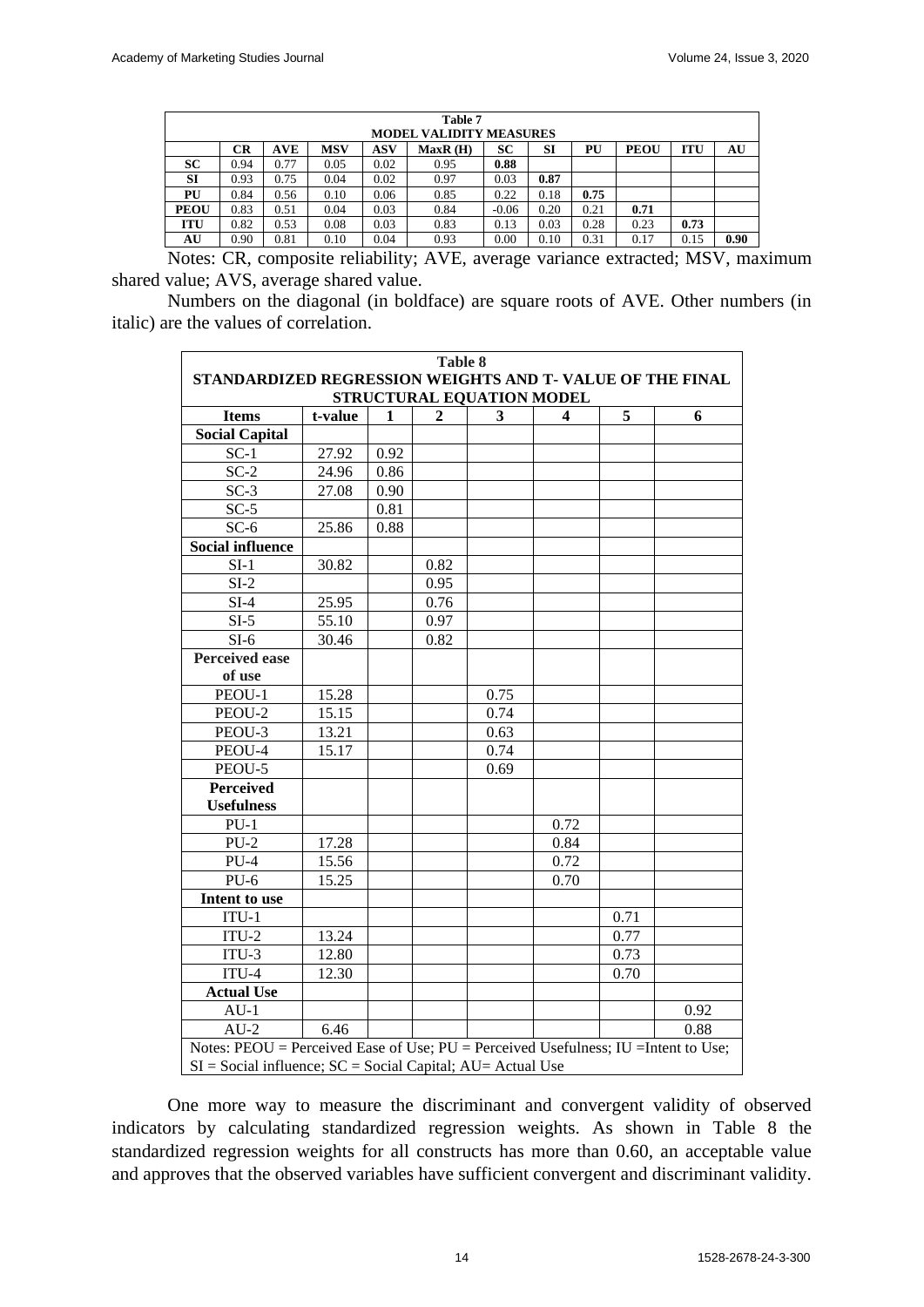## **Goodness of Fit Results of Structural Equation Model**

The model developed by the researcher needs to reproduce the observed covariance matrix using the indicator measurement items, this can be done by observing goodness of fit indices. There are three goodness of fit indices categories i.e. absolute fit indices, incremental fit indices and absolute badness of fit indices. The Table 9 shows the results of goodness of fit of the measurement model. It can be seen that all the model fit indices are within the range of the recommended criterion given by (Hair et al., 2010). The chi-square value of the current model was significant as the sample size of the study is large. The value of chi-square is sensitive to the sample size when the sample size is above 200, as per (Hair et al., 2010; Schumacker & Lornax, 2010). However, the chi-square/degree of freedom value for the research model was 2.73, which is an acceptable value and threshold limit of below 3 as suggested by (Hair et al., 2010). The proposed model was found to be significant with pvalue>0.05. Also, the goodness of fit (GIF) value was found to be more than the limit defined by Hair et al. (2010) of 0.90.

The Root Mean Residual (RMR) for the model with respect to absolute badness of fit indices was calculated at 0.045, which is within the range specified by the (Hair et al., 2010). In the same way, the Root Mean Square Error of Approximation (RMSEA) was figured at 0.055, which is also within the specified range.

The values of Normed Fit Index (NFI), Comparative Fit Index (CFI), and Tucker Lewis Index (TLI) for the measurement model were found to be above the acceptable limit of 0.90, this shows that the model is highly significant as it confirms the strong unidimensionally of the scales used in the model to achieve the current objective. As per Hair et al. (2010), the minimum limit of CFI for the model to be fit is 0.95 and the CFI value for the current measurement model is 0.95, which shows the model is fit for the study. All the goodness of fit indices was found to be significant and fit for the study.

| Table 9<br>MODEL FIT INDICES OF STRUCTURAL EQUATION MODEL |                                                        |        |  |  |  |  |  |
|-----------------------------------------------------------|--------------------------------------------------------|--------|--|--|--|--|--|
| <b>Model Fit Indices</b>                                  | <b>Measurement Model</b>                               |        |  |  |  |  |  |
|                                                           | (Hair et al., 2010)<br><b>Absolute Goodness of Fit</b> |        |  |  |  |  |  |
| Chi-Square                                                |                                                        | 724.35 |  |  |  |  |  |
| Probability                                               | $p$ -value $>0.05$                                     | 0.000  |  |  |  |  |  |
| Chi-Square/Degree of Freedom<br>(CMIN/DF)                 | $\leq$ 3                                               | 2.73   |  |  |  |  |  |
| Goodness of Fit                                           | >0.9                                                   | 0.910  |  |  |  |  |  |
|                                                           | <b>Absolute Badness of Fit</b>                         |        |  |  |  |  |  |
| Root Mean Residual (RMR)                                  | $0.03 - 0.08$                                          | 0.08   |  |  |  |  |  |
| Root Mean Square Error of<br>Approximation (RMSEA)        | $0.03 - 0.08$                                          | 0.055  |  |  |  |  |  |
|                                                           | <b>Incremental Fit Measure</b>                         |        |  |  |  |  |  |
| Comparative Fit Index (CFI)                               | >0.95                                                  | 0.95   |  |  |  |  |  |
| Normed Fit Index (NFI)                                    | >0.90                                                  | 0.92   |  |  |  |  |  |
| Tucker Lewis Index (TLI)                                  | >0.90                                                  | 0.94   |  |  |  |  |  |

## **Path Analysis of Structural Model**

Current study was analyzed the measurement and structural models by performing structural equation model (SEM) through AMOS 5.0 (Arbuckle, 2003). Even though our study applied the SEM technique, the study should be known as exploratory in nature. The pattern of measuring structural equation models, firstly the measurement model was confirmed followed by the comprehensive structural model according to (Gerbing &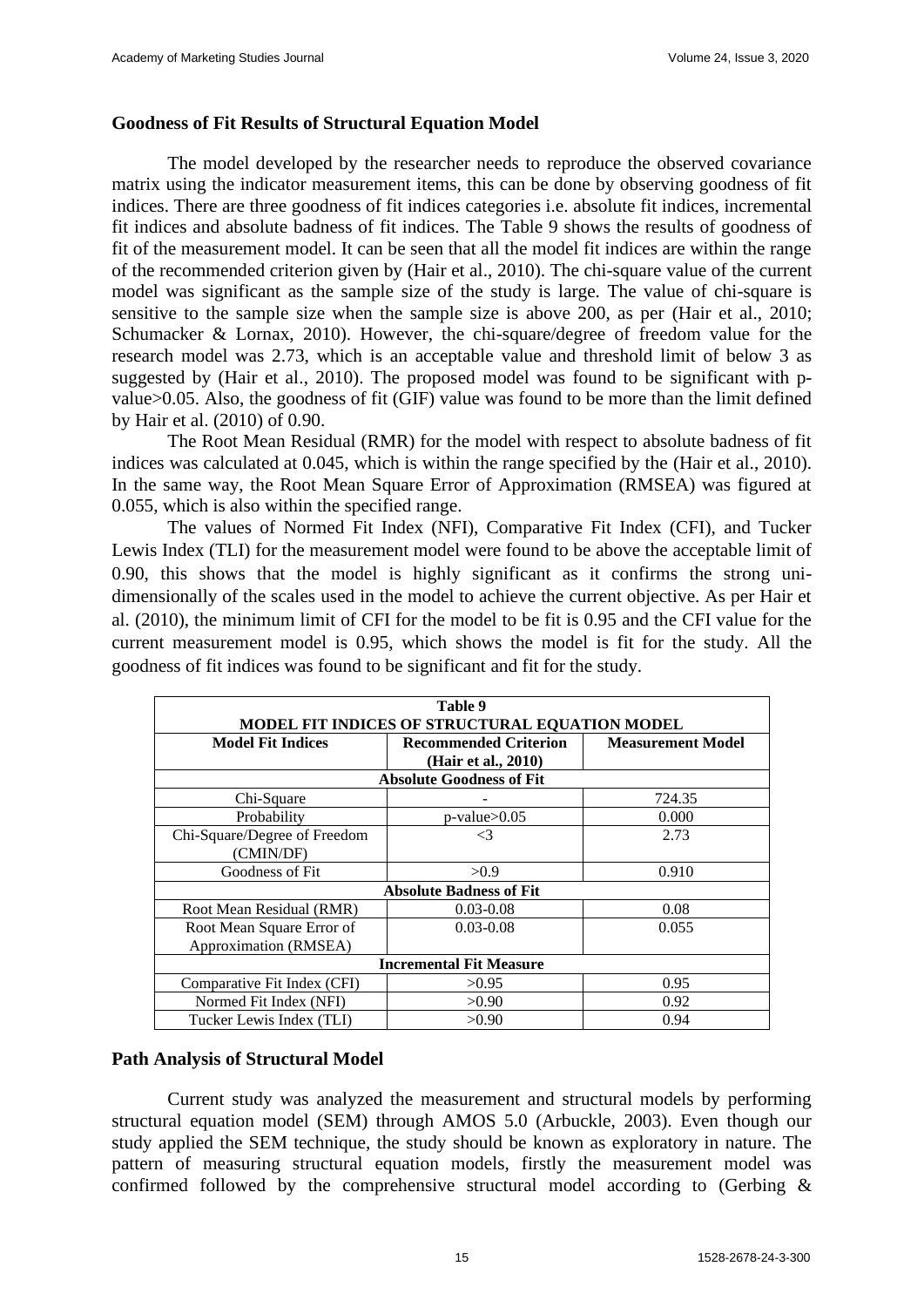Anderson, 1988). Tables 8 and 9 showed the outcomes of each exogenous and endogenous construct of the measurement model. Study analysis the measurement model to identify the standardized coefficient and t- values for each variable of all the constructs. Researchers examined the standard error, standardized coefficient weights, and critical ratio for all the 25 variables. Study found that coefficient values of each item were significant within the threshold of  $p<0.01$ . Thus, the measurement model was found to be adequate fit, further continuing to the following level of testing the structural model without any modification to the variables of all the constructs.

This study evaluates the all nine proposed hypotheses of the structural model shown in Figure 2. The path coefficients SEM can be denoted as standardized beta coefficients (β). The path coefficients indicate the variation in the endogenous variables for the amount vary in the exogenous variables for each unit (Hair et al., 2010). The proposed model is compared with the help of  $\beta$  values among all the paths, shows that a greater  $\beta$  value has a substantial influence on endogenous variables. T-test is performed to measure the significance level of path coefficient (s) and also measuring the significance of hypothesis. Hair et al. (2010) refers that t-statistics values must be greater than or equal to cut off value 1.96 at the 5% level of significance. The values of the β and t-statistics are shown in Table 10. The result of the structural model data analysis is presented in Figure 4 and indicates that all eight hypotheses out of nine were supported, at  $p<0.01$  significant level. The path coefficients of model presented that user's perceived usefulness performed a mediating role among social capital (β = 0.24, t-value= 5.15, *p= 0*.00) and intent to use (β = 0.26, t-value=4.81, p*= 0.*00) as shown in Table 10.



Note:  $\mathbb{R}^2$  for the path predicting intention to use and the interim  $\mathbb{R}^2$  for each step were listed under each criterion.  $*p < 0.01$ .

#### **FIGURE 4 FINAL PATH MODEL**

Moreover, social capital predicted directly and indirectly individuals perceived usefulness and intent to use social commerce sites respectively. In other words, as we hypothesized a mediating role played by perceived usefulness between social capital and intention to use. In addition, social capital was not substantially associated with individual perceived ease of use directly ( $\beta$  = -0.06, t-value= -1.29, *p*=0.195) but it has significant predictions on intent to use indirectly ( $\beta$ = 0.16, t-value=2.10, *p* = 0.003). Perceived usefulness directly predicted by perceived ease of use ( $\beta = 0.19$ ,  $p = 0.00$ ) and intent to use indirectly predicted ( $\beta$  = 0.26, t-value=4.81, *p*=0.00). Social influence has significant effect on actual use directly ( $\beta = 0.12$ , t-value=2.58,  $p = 0.010$ ). The path loadings are significant of the current model which shows that the social influence in social networking sites are crucial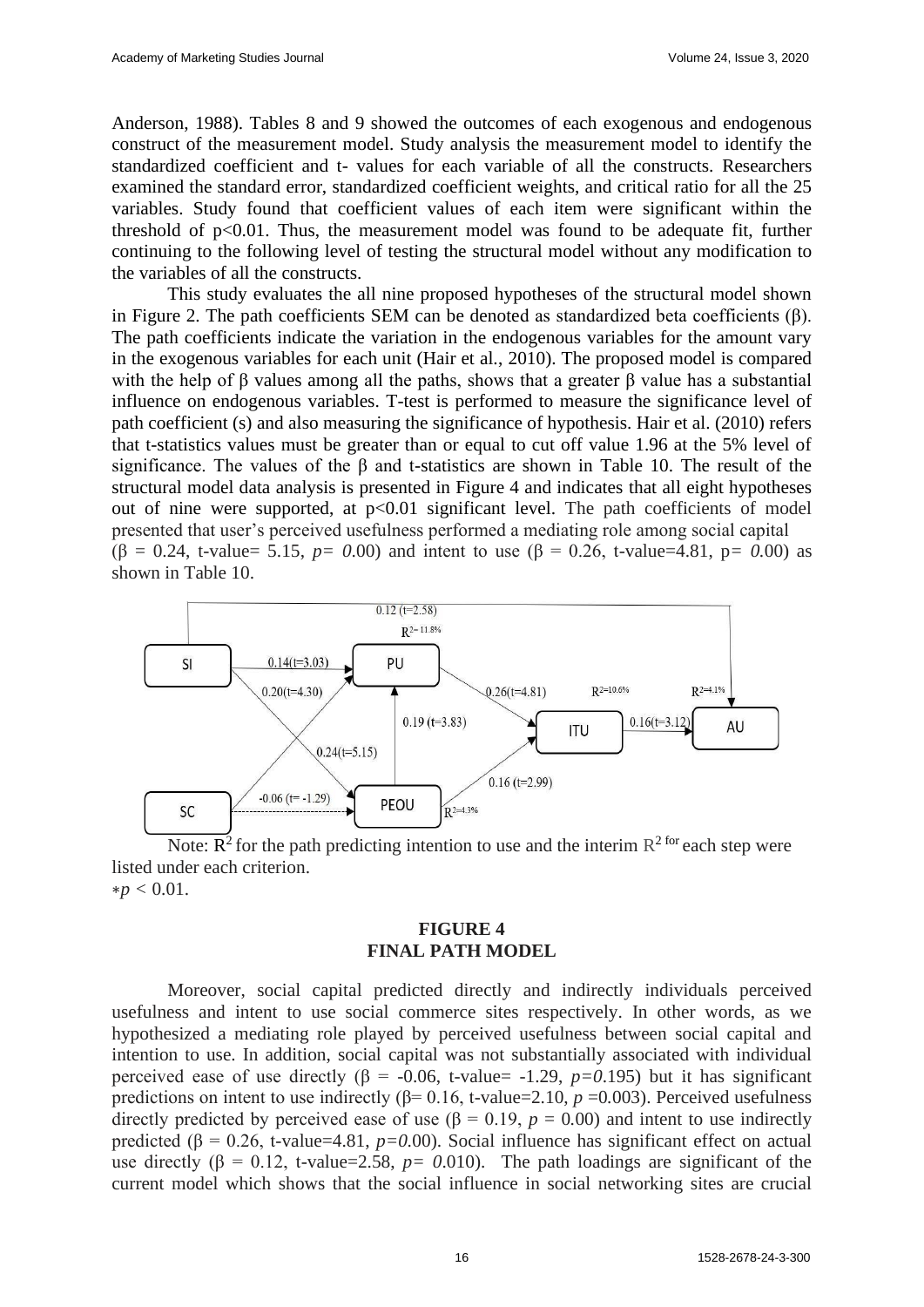among participants. Though, social influence was substantially associated with perceived usefulness ( $\beta$  = 0.14, t-value=3.03,  $p = 0.002$ ) or perceived ease of use ( $\beta$  = 0.20, tvalue=4.31,  $p = 0.00$ ). This implies that social influence has significant indirect predictions on intent to use. Intent to use was found to have a significant effect on actual use directly ( $\beta$  = 0.16, t-value=2.10,  $p = 0.010$ ). All the associated p values and parameter estimates are summarized in Table 10. The research model in figure 4 defined 11.8% of perceived usefulness, and 4.3 % of perceived ease of use, 10.6 % of intention to use and 4.1% actual use.

| Table 10                                                    |                       |                         |         |            |                 |
|-------------------------------------------------------------|-----------------------|-------------------------|---------|------------|-----------------|
| <b>Standardized Effects Decomposition of the Path Model</b> |                       |                         |         |            |                 |
| <b>Hypotheses</b>                                           | Path                  | <b>Standardized</b>     | p-value | t-value    | <b>Result</b>   |
|                                                             |                       | <b>Beta Coefficient</b> |         | $(1-tail)$ |                 |
| H <sub>1</sub> a                                            | $PEOU \rightarrow PU$ | $0.19*$                 | 0.000   | 3.831      | Significant     |
| H1b                                                         | PEOU→ITU              | $0.16*$                 | 0.003   | 2.998      | Significant     |
| H2                                                          | $PU \rightarrow ITU$  | $0.26*$                 | 0.000   | 4.809      | Significant     |
| H3a                                                         | $SI \rightarrow AU$   | $0.12*$                 | 0.010   | 2.581      | Significant     |
| H3b                                                         | $SI \rightarrow PU$   | $0.14*$                 | 0.002   | 3.036      | significant     |
| H3c                                                         | $SI \rightarrow PEOU$ | $0.20*$                 | 0.000   | 4.309      | significant     |
| H <sub>4</sub> a                                            | $SC \rightarrow PU$   | $0.24*$                 | 0.000   | 5.154      | significant     |
| H4b                                                         | $SC \rightarrow PEOU$ | $-0.06$                 | 0.195   | $-1.295$   | Not significant |
| H <sub>5</sub>                                              | $ITU \rightarrow AU$  | $0.16*$                 | 0.002   | 3.121      | significant     |

Note:  $PEOU = Perceived$  Ease of Use;  $PU = Perceived$  Usefulness; IU = Intent to Use; SI = Social influence; SC= Social Capital; AU= Actual Use. Note: \*Standardized coefficient significant at  $p < 0.01$ 

Note: Fit indices: *χ*2 (df)=724.37 (579); *χ*2/df=2.73; TLI=0.94; CFI=0 .95; GFI=0.91;  $RMSEA=0.055$ 

## **DISCUSSION & CONCLUSION**

Now social commerce sites have become a worldwide phenomenon to provide various tools for exchanging information and knowledge, communications, social bonding, social interactions, and entertainment among its users. Encouraged through extensive and noteworthy acceptance of social commerce sites, the present research tries to identify the factors which leads to adoption of social commerce sites. Therefore, the present research has extended and modified the technology acceptance model to define major factors of social commerce adoption by users. Current study contributes some theoretical base related to social commerce adoption. Primarily, we supported re-validating and extending previous framework and theories in a new domain. For instance, the current study provides the extensive review related to adoption of social commerce sites adopting parameters obtained from previous studies. Also, construct reliability of (social influence SI, social capital SC, perceived usefulness PU, perceived ease of use PEOU, intent to use ITU, and actual use AU) consider reliable instruments that can be valuable for future research in the area of social commerce. The outcomes from factor analysis and the measurement model contributes in recognizing the key variables for the extended TAM model for social commerce sites. Therefore, our study added significant values to the social commerce literature.

Following, the outcomes of SEM of current study again founds the relationships among the constructs of original technology acceptance model, that are perceived EU and PU (H1a), perceived EU and ITU (H1b), PU and ITU (H2), and the significant association among the ITU and AU (H5). Together, all the four hypotheses consider that successive usage of these sites are the consequence of intentions to use, that the user measured through the prior usage of the social commerce sites. Study has found that these four hypotheses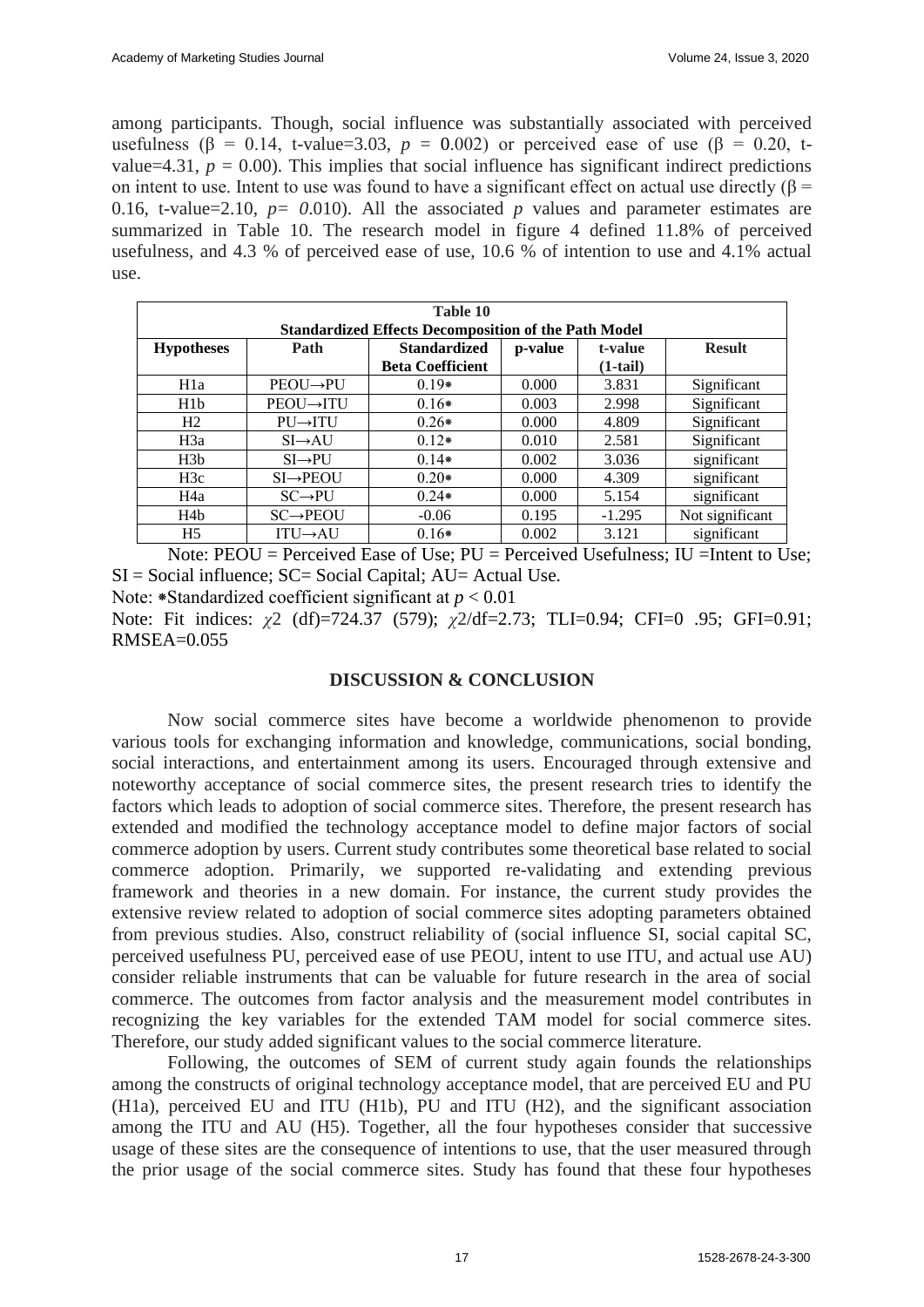which are accepted through sample data, also contribute towards the confirmation of the technology acceptance model in the area of social commerce sites. Study also revealed that social influence was a key determinant of both perceived usefulness and perceived ease of use. Thus, social influence plays a most significant role in the adoption and usage of social commerce sites. Otherwise stated that social commerce site users are certain that they are likely to accept or use social commerce sites through one or more strong referents. In conclusion, social influence and social capital were found to be the robust constructs in using and adopting social commerce sites. Thus, all these constructs are included as a key factor for extending the technology acceptance model.

## **Theoretical and Practical Implications**

From a theoretical perspective, the current research explained the technology acceptance with the two additional factors, which affect the adoption behavior of users towards social commerce sites. This study authorizes the robustness of technology acceptance model by way of persuasive model to predict and understand user's acceptance of social commerce sites. Also, study identified two new determinants which affect the adoption behavior i.e., social influence and social capital and both new constructs provide clear representation of the users' acceptance behavior. After all these findings, studies have various suggestions for practitioners in relation to social commerce-based marketing and communication, for the social commerce trainers and educators in the context of development and instructional design of social commerce sites. Authors are optimistic that study findings can help the developers and designers of social commerce sites, pages, and applications should emphasize in the way to generate value for the users that benefits them to accomplish certain social commerce site-related purposes. After all these advantages are practiced, it converts into an optimistic behavior to come back to these sites in future, so forecasting the acceptance behavior of the users towards social commerce sites in the future. So as to achieve effective external communication on social commerce sites, managers should confirm that a regular user's efficacy is higher during the engagement of users at social commerce sites. Also, Managers should preserve in observation that valuable information is significant for a continuing relationship as a positive intention developed by the user.

One more theoretical contribution is the empirical indication on the association among the number of users on a social commerce network of a user and the perceived usefulness and perceived ease of use which is created for the user through the social influence and social capital on social commerce sites. Thus, developers of social commerce sites require to find methods in enhancing beneficial components, or applications so as to affect the continued utilization of social commerce sites. In order to manage the social commerce sites existence will also need that social commerce managers provide full attention to making entertaining and exciting activities and events to enhance the contribution of users and involvement on the business's page on social commerce sites. In order to make practices of developing and managing strategies of social commerce sites that result in energetic and exciting user support, the findings of the study on the extended Technology Acceptance model can be referenced by scholars, practitioners, and instructors of social commerce sites. We are optimistic that findings of the study can help designers to be more productive by confirming that the social commerce sites strategy contributes to a positive attitude of the social commerce participants.

## **Limitations and Suggestions for Future Research**

However, this study has a few limitations that require it to be identified. Primarily, as the survey was conducted among undergraduate and postgraduate students from business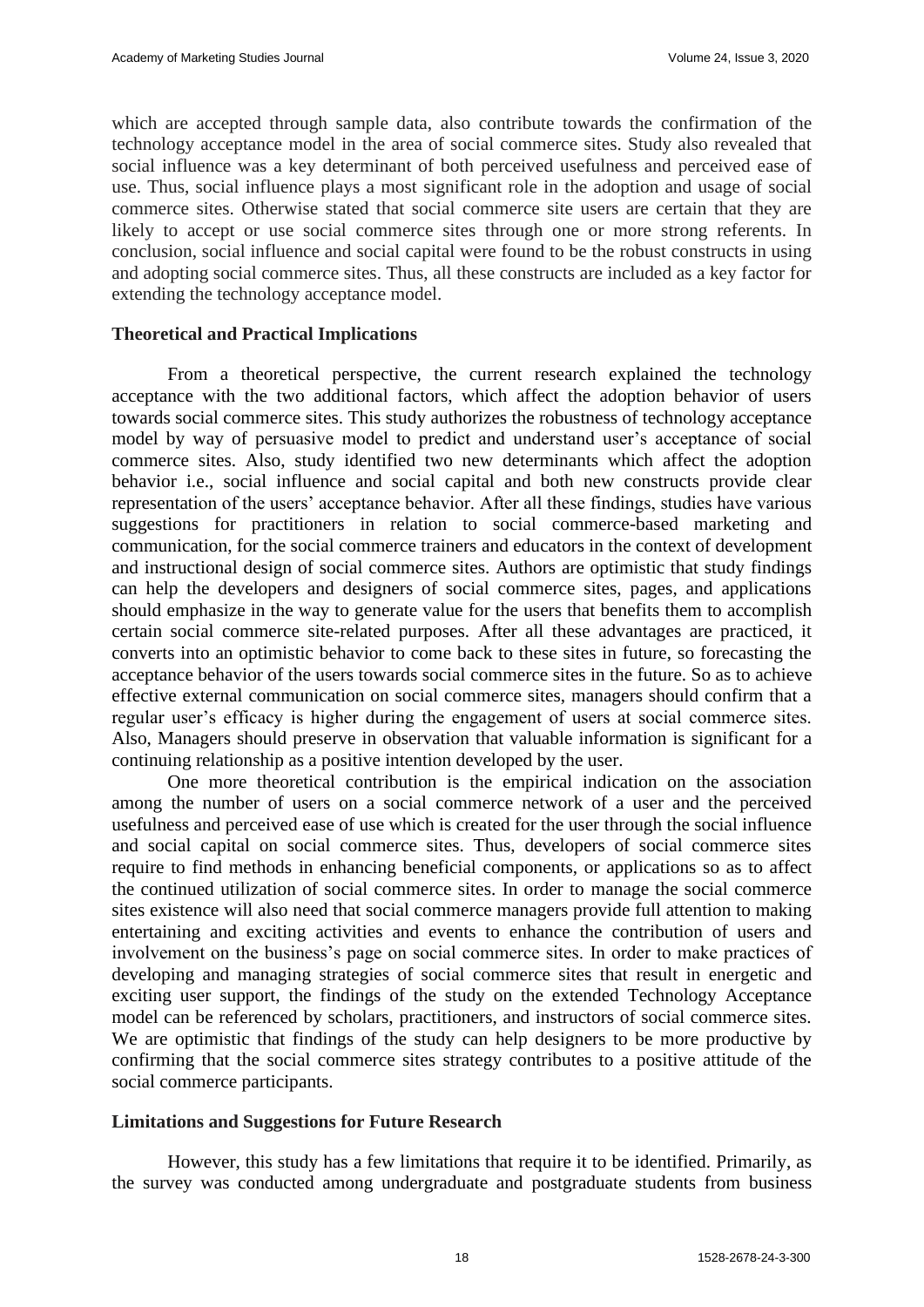schools in India, the outcomes should be explained with caution, specifically in respect to the generalization of study results of social commerce users as a whole. Next, social commerce sites are well liked and admired for marketing products and services and hence we performed the data gathered from social commerce users. Future studies can involve analysis of data from specific social commerce sites, such as Facebook. Google, YouTube or Twitter. There are various factors in the behavioral theories which require to be examined to enlarge the prediction of social commerce acceptance and usage behavior recommended by our extended Technology Acceptance Model.

#### **REFERENCES**

- Arbuckle, J.L. (2003). *Amos 5.0 to the Amos User's Guide*, Small-Waters Corp, Chicago, IL.
- Bell, J. (2010). *Doing Your Research Project*, 5th ed., Maidenhead: Open University Press.
- Boyd, D. (2008). Why youth (heart) social network sites: The role of networked publics in teenage social life, In D. Buckingham (Ed.), *Youth, identity, and digital media* (119-142). Cambridge, MA: MIT Press.
- Choi, G., & Chung, H. (2013). Applying the technology acceptance model to social networking sites: impact of subjective norm and social capital on the acceptance of SNS, *International Journal of Human Computer Interaction*, *29,* 19-28.
- Coleman, J.S. (1988). Social capital in the creation of human capital, *American Journal of Sociology*, *94*, 95- 120.
- Davis, F.D. (1986). *A technology acceptance model for empirically testing new end-user information systems: theory and results*, Doctoral Dissertation, MIT Sloan School of Management, Cambridge, MA.
- Davis, F.D. (1989). Perceived usefulness, perceived ease of use, and user acceptance of information technology, *MIS Quarterly*, *13*(3), 319-340.
- Davis, F.D., Bagozzi, R.P., & Warshaw, P.R. (1989). User acceptance of computer technology: a comparison of two theoretical models, *Management Science*, *35*(8), 982-1003.
- DeLone, W.H., & McLean, E.R. (2003). The DeLone and McLean model of information systems success: a tenyear update, *Journal of Management Information Systems*, *19*(4), 9-30.
- Dillon, W.R., & Goldstein, M. (1985). *Multivariate Analysis, Methods and Applications*, John Wiley and Sons, New York, NY.
- Doll, W.J., & Torkzadeh, G. (1988). The measurement of end-user computing satisfaction, *MIS Quarterly*, *12*(2), 258-274.
- Ellison, N.B., Steinfield, C., & Lampe, C. (2006). The benefits of Facebook 'friends': social capital and college students use of online social network sites, *Journal of Computer- Mediated Communication*, 12(4), 1143-1168.
- Field, A. (2009). *Discovering statistics using SPSS: Introducing statistical method* (3rd ed.)., Thousand Oaks, CA: Sage
- Fornell, C., & Larcker, D.F. (1981). Evaluating structural equation models with unobservable variables and measurement errors, *Journal of Marketing Research*, *18*(1), 39-50.
- Gerbing, D.W., & Anderson, J.C. (1988). An updated paradigm for scale development incorporating unidimensionality and its assessment, *Journal of Marketing Research*, *25*(2), 186-192.
- Hair, J., Tatham, R.L., Anderson, R.E., & Black, W. (2006). *Multivariate Data Analysis*, Englewood Cliffs, NJ: Prentice Hall.
- Hair, J.F., Black, W.C., Babin, B.J., & Anderson, R.E. (2010). *Multivariate Data Analysis. Seventh Edition*, Prentice Hall, Upper Saddle River, New Jersey.
- Hajli, N., Shanmugam, M., Powell, P., & Love, P. (2015). A study on the continuance participation in on-line communities with social commerce perspective, *Technological Forecasting & Social Change*, *96*, 232- 241.
- Huysman, M.H., & Wulf, V. (2004). *Social capital and IT*. Cambridge, MA: MIT Press.
- Joreskog, K.G. (1971). Statistical analysis of sets of congeneric tests, *Psychometrika*, *36*(2), 109-133.
- Koufaris, M. (2002). Applying the technology acceptance model and flow theory to online consumer behaviour, *Information Systems Research*, *13*(2), 205-223.
- Lau, S.H., & Woods, P.C. (2009). Understanding learner acceptance of learning objects: The roles of learning object characteristics and individual differences, British *Journal of Educational Technology*, 40, 1059- 1075.
- Lee, Y., Kozar, K.A., & Larsen, K.R.T. (2003). The technology acceptance model: past, present, and future, *Communication of the Association for Information System*, *12*(1), 752-780.
- McAfee, A.P. (2006). Enterprise 2.0: the dawn of emergent collaboration, *MIT Sloan Management Review*,